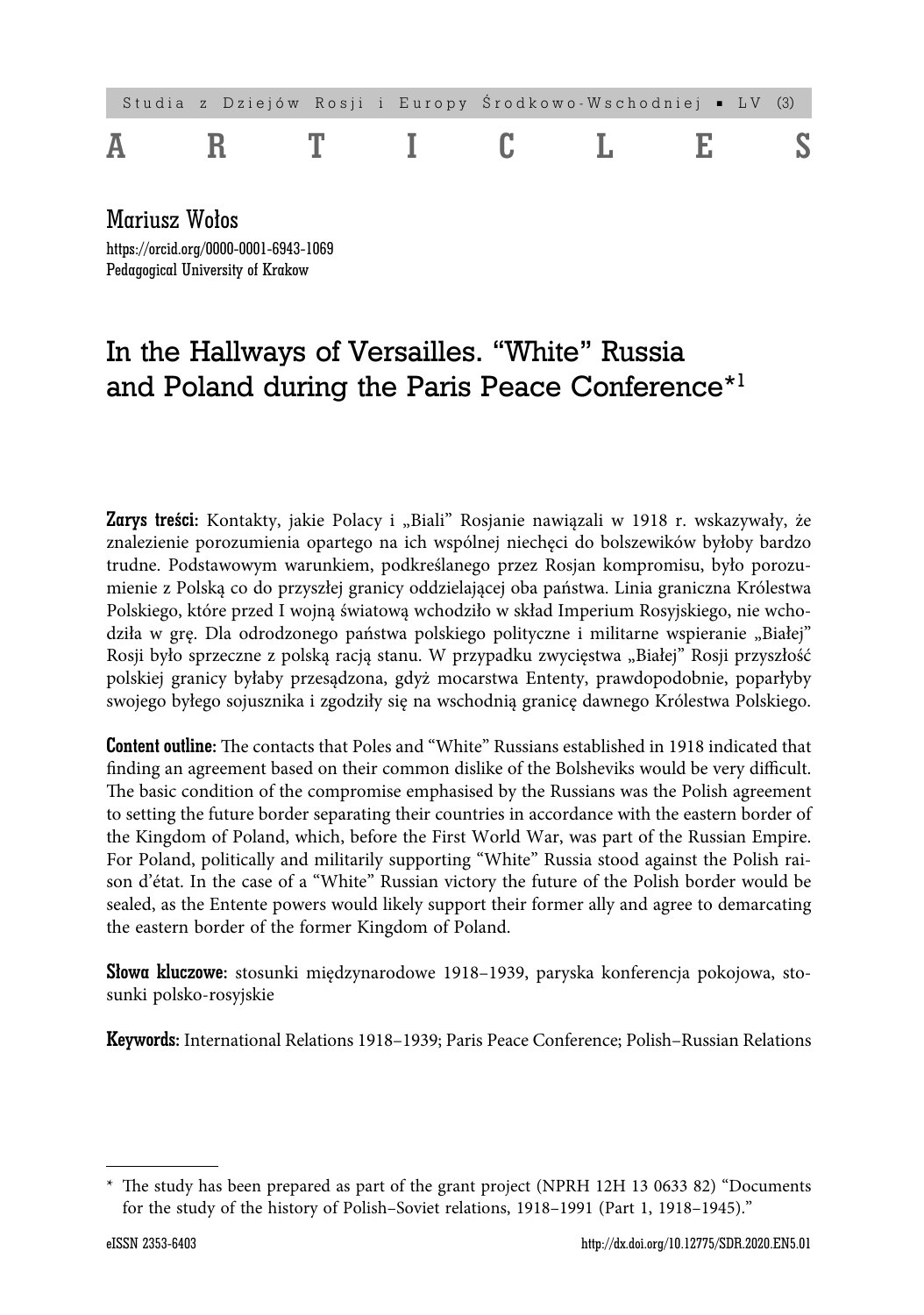Relations between Poland and "White" Russia during the first half of 1919, when the Paris Peace Conference was taking place, had already been studied by historians. However, it was Polish rather than Russian scholars who expressed interest in this subject. In publications of Russian scholars that have appeared in recent years, relations between the renascent Polish state and various "White" Russian centres of power while the peace conference was in session are usually relegated to the margins of broader issues (e.g. by Nina Bystrova, Sergey Listikov, Aleksandr Puchenkov, Evegny Sergeev, Viktor Zubachevski, Pavel Zyryanov).1 Some background information on the topic can be found in the work of American scholars, including such eminent Sovietologists as Adam Ulam, Richard Pipes and Laura Engelstein. As for the contacts of the restored Republic of Poland with "White" Russians in that period, more attention has been paid to it by Polish researchers. Already in the 1960s, Andrzej Kamiński published the declarations of the Omsk government related to Poland. The results of research conducted by such historians as Piotr Łossowski<sup>2</sup> and Romuald Wojna<sup>3</sup> are also worth mentioning. The turning point, however, was the monograph of Adolf Juzwenko published in 1973, in which the author meticulously analyses the attitude of Poland towards "White" Russia between November 1918 and April 1920.4 Obviously, Juzwenko was at that time unable to reach important sources located abroad. Nevertheless, large portions of his monograph are still relevant today. An in-depth study of the eastern policy of Józef Piłsudski before April 1920, written on the basis of a very large corpus of international sources, was published by Andrzej Nowak,<sup>5</sup> who also devoted considerable space to the relationship between Poles and "White" Russians in the first half of 1919. Selected aspects of the issues to be discussed in this article have also recently been studied by other Polish researchers, among them Krzysztof Kloc, Jan Wiśniewski and Mariusz Wołos.

My modest objective in writing this article has been to offer a tentative answer to the question of whether an alliance, or at least a rapprochement, between Poland and "White" Russia after the end of the First World War was in any way possible in view of the common enemy (i.e. the Bolsheviks), and during the Paris Peace Conference in particular. Over the course of my research carried out in Russia, the United States and the United Kingdom, I have found a large body of previously unknown documents that could cast some new light on the topic.

<sup>&</sup>lt;sup>1</sup> A detailed list of publications can be found at the end of the article.

<sup>2</sup> P. Łossowski, "Kwestia narodowa w rewolucji i wojnie domowej w Rosji," *Kwartalnik Historyczny*, 1976, no. 3, pp. 569–596.

<sup>3</sup> R. Wojna, *W ogniu rosyjskiej wojny wewnętrznej 1918–1920*, Warszawa, 1975.

<sup>4</sup> A. Juzwenko, *Polska a "biała" Rosja (od XI 1918 do IV 1920)*, Wrocław–Warszawa–Kraków– Gdańsk, 1973.

<sup>5</sup> A. Nowak, *Polska i trzy Rosje. Studium polityki wschodniej Józefa Piłsudskiego (do kwietnia 1920 roku)*, 3rd ed., Kraków, 2015 (especially the chapter "'Biała' Rosja i 'małe' narody," pp. 114–142).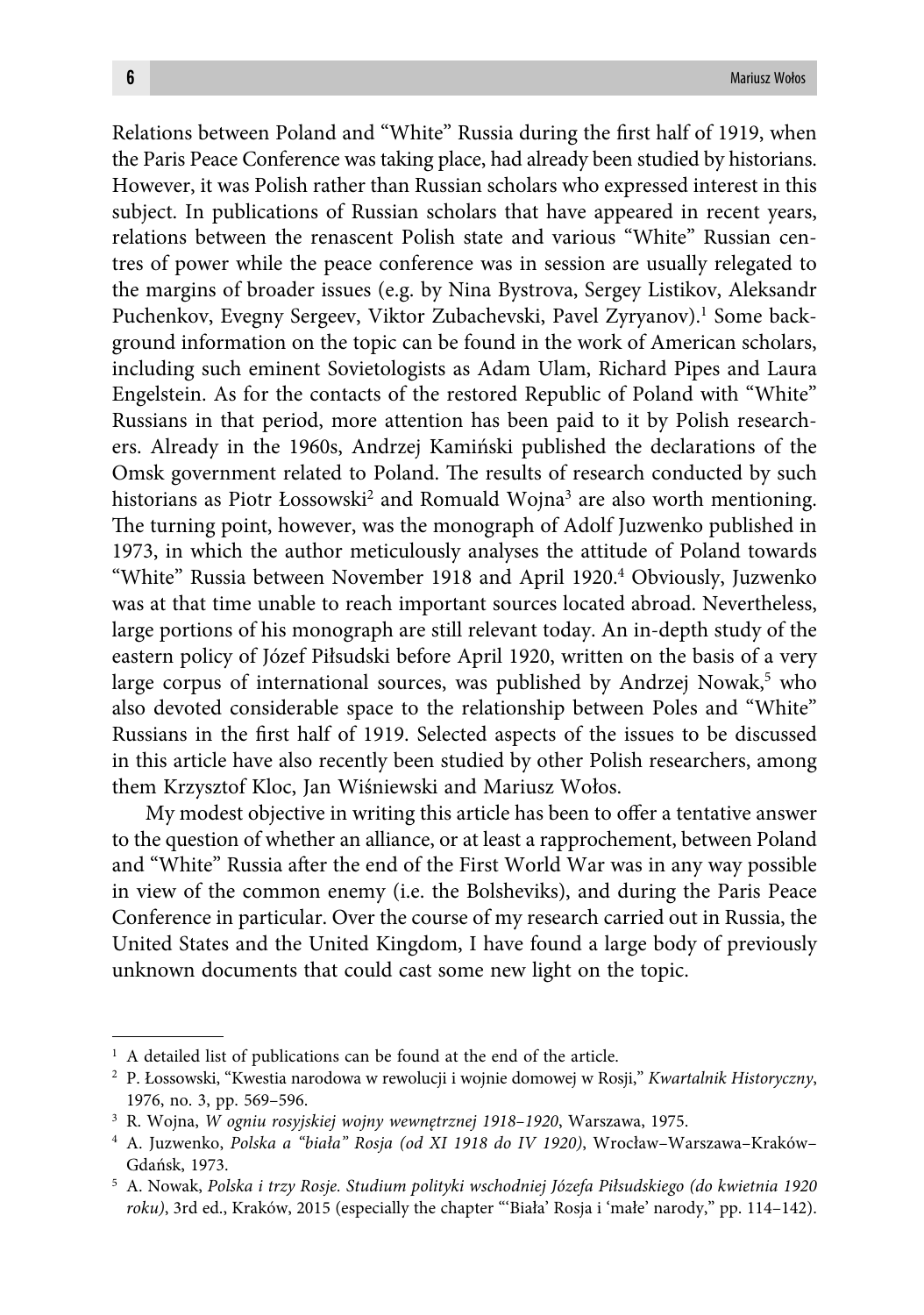# Russia's outlook on the border with Poland

On 26 June 1918 in Kiev, a meeting took place between a delegation of "White" Russia and the political emissaries of the Piłsudski camp, specifically of the Convent of Organisation "A" – Michał Sokolnicki (known also by his codename "Leszek") and Andrzej Strug ("Borsza")6 – who came in the company of Bogusław Miedziński ("Świtek"), acting on behalf of the Third Supreme Command of the Polish Military Organisation. The Russian delegates included former prominent members of the Provisional Government and deputies to the Russian Duma, dominated by members of the Constitutional Democratic Party (the so-called "Kadets"), who evinced liberal leanings: the former head of diplomacy and eminent historian Pavel Milukov,<sup>7</sup> head of the Kiev branch of the All-Russian National Centre Igor Demidov,<sup>8</sup> possibly also member of the Council for the State Unification of Russia and All-Russian National Centre Fyodor Rodichev,<sup>9</sup> and – although this is less likely if we examine the sources in a comprehensive manner – the diplomat and former envoy to Serbia, Prince Grigory Trubetskoy.<sup>10</sup> The Polish report on the meeting also mentions a certain Ertel among the participants. Perhaps this was the engineer and archaeologist Aleksandr Ertel, who was involved in the Kiev monarchist movement and affiliated with the South Russian Youth Association.<sup>11</sup> The meeting was arranged by Karol Wędziagolski, who had good contacts among Russia's progressive political circles.<sup>12</sup> It appears that for both parties to the meeting

<sup>6</sup> Unfortunately, the account of Michał Sokolnicki's eastern mission has been preserved incomplete, covering the period until the beginning of July 1918; see the Józef Piłsudski Institute of America Archive, New York [hereinafter: JPIAA/NY], Archiwum ambasadora Michała Sokolnickiego, call no. 68, M. Sokolnicki, Podróż ze Strugiem do Moskwy czerwiec – sierpień 1918, ff . 189–206. See also K. Kloc, *Michał Sokolnicki (1880–1967). Piłsudczyk – historyk – dyplomata*, Kraków, 2018, p. 391.

<sup>7</sup> For a wider treatment of Milukov's activity, see Г. Чернявский, Л. Дубова, *Милюков*, Москва, 2015; Н.Г. Думова, *Либерал в России: трагедия несовместимости. Исторический портрет П.Н. Милюкова*, Москва, 1993; К.В. Поздняков, *Исторические и политические взгляды П.Н. Милюкова (1876–1943)*, Иркутск, 1998; *П.Н. Милюков: историк, политик, дипломат: Материалы международной научной конференции*, *Москва, 26–27 мая 1999 г.*, Москва, 2000.

<sup>8</sup> М.Е. Голостенов, "Демидов Игорь Платонович," in: *Политические партии России, конец XIX — первая треть XX века: Энциклопедия*, Москва, 1996, p. 181; А.Б. Николаев, "Демидов Игорь Платонович," in: *Государстенная Дума Российской империи 1906–1917. Энциклопедия*, ed. В. В. Шелохаев, Москва, 2008, pp. 158–159.

<sup>9</sup> Е.А. Антохина, Н.И. Канищева, А.Б. Николаев, "Родичев Федор Измайлович," in: *Государстенная Дума Российской империи…*, pp. 526–528.

<sup>10</sup> Г.Н. Трубецкой, *Годы смут и надежд, 1917–1919*, Монреаль, 1981, pp. 93–130. In his memoirs, Prince Trubetskoi wrote that he reached Kiev most probably on 19 July 1918, which makes it unlikely that he would have taken part in the talks with the Polish delegates.

<sup>11</sup> Л.Д. Федорова, "Олександр Ертель як археолог і пам'яткоохоронець," *Київська старовина*, 2011, no. 2, pp. 106–122.

<sup>12</sup> K. Wędziagolski, *Pamiętniki. Wojna i rewolucja. Kontrrewolucja. Bolszewicki przewrót. Warszawski epilog*, ed. G. Eberhardt, Warszawa, 2007, pp. 282–284.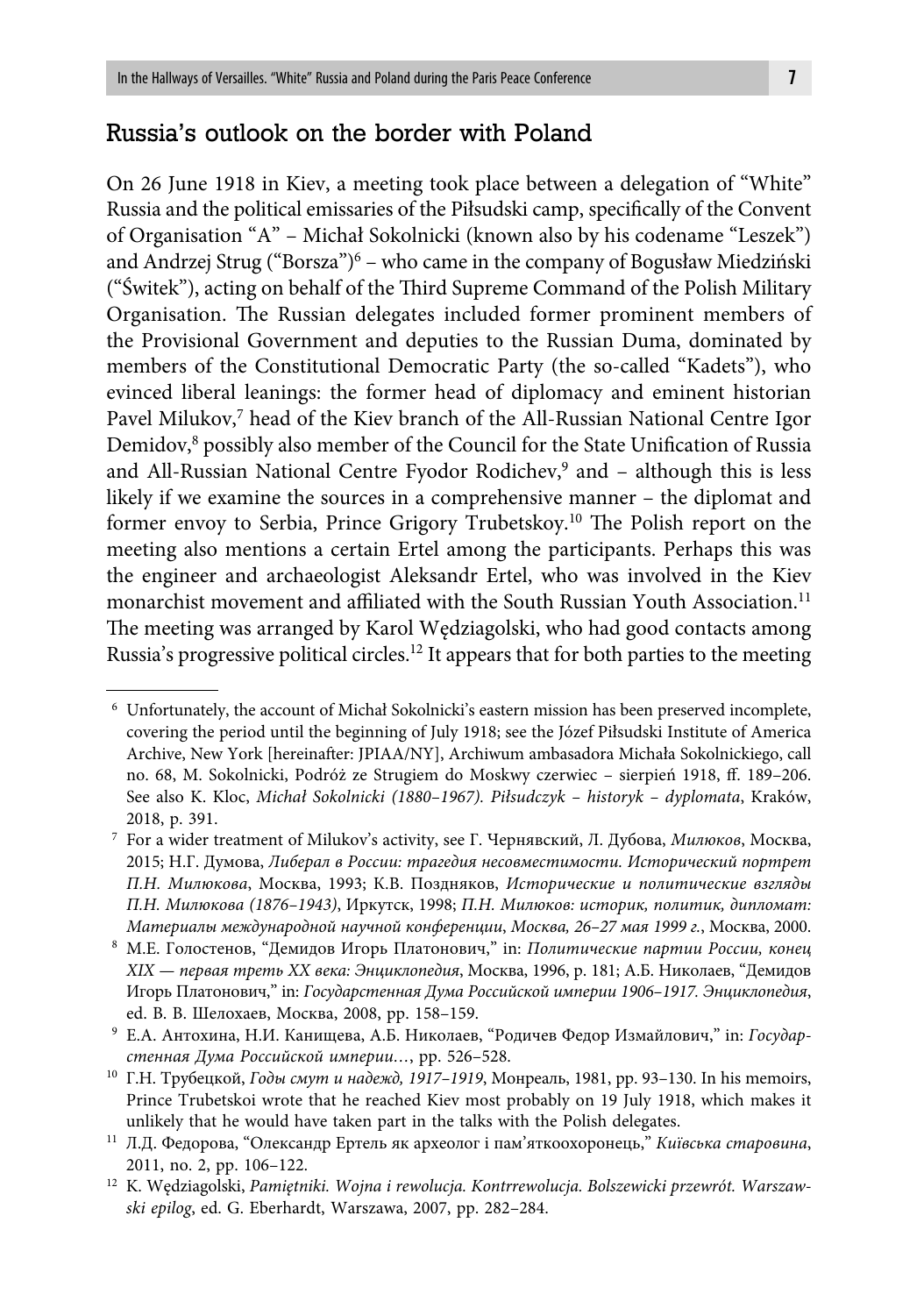the basic objective of the talks was to sound out the interlocutors and attempt to find common ground for potential cooperation. There is, however, no surviving information on the instructions that might have been passed to Sokolnicki and Strug prior to their meeting with Milukov.

The conversation was marked by a courteous mood. On the Russian side, the bulk of the talking was done by Milukov as the most experienced politician. He did not conceal that even after the Brest-Litovsk Peace signed by the Bolsheviks with the Central Powers on 3 March 1918, it was still possible to topple the regime of Vladimir Lenin and his commissars and to restore the Empire infested by the "Reds." He saw this could be accomplished through a German military offensive, which would put the Polish question in jeopardy. This view, however, reveals a certain naivety on the part of the Russians, even if they staked their hopes on Berlin and Vienna drawing solely on the principle of anti-communist ideology. The "Whites" would have enjoyed a particularly fortunate coincidence had the Germans, having signed the peace treaty in Brest, resumed their campaign against the Bolsheviks and then allowed the restoration of the Russian Empire with which they went to war in 1914. Such designs ran contrary to the German plans of subjugating Eastern Europe to their political and economic clout. Milukov, who asserted that "it has been the first time that I have talked to Poles on behalf of a weak Russia, and, therefore, without suspicions or obstacles," made it clear that Polish military formations that remained within the borders of the former Russian Empire should be relocated to France or perhaps somewhere on the Don. This position was bound to undermine the prospects of collaboration between Poland and Russia. From the viewpoint of the "White" delegates, such collaboration would be possible only after their return to power, with the principles stated in the relevant official declarations of the Russian authorities issued between 1914 and 1917 as a probable point of departure. While Milukov strongly denied that non-Bolshevik Russia could find common ground with Germany, especially at the expense of Poland, the import of his words and the mode of argumentation indicated otherwise. The Russian delegation responded to the railway strike in Austria-Hungary envisaged by Poles with extraordinary caution, as it could lead to a revolution that would topple the established order, which would have tremendous consequences for other Central and Eastern European states. This was probably a result of the Russian hopes of obtaining support from the Central Powers against the Bolsheviks. At this stage of the war, weakening Germany and Austria-Hungary was against the interest of the "Whites." The meeting taught Piłsudski's representatives a notable lesson, as they were told by Milukov that "the brotherhood of the Slavs against the Germans is necessary but inopportune at this moment."<sup>13</sup> This statement aptly

<sup>&</sup>lt;sup>13</sup> JPIAA/NY, Archiwum Michała Mościckiego, call no. 75/5, report from the meeting beginning with the words "Rozmowa z Miliukowem," ff. 12-13 (source of quotes); cf. A. Nowak, op. cit., pp. 71–73; M. Wołos, "'W straży przedniej'. Żołnierska droga Andrzeja Struga, do niepodległej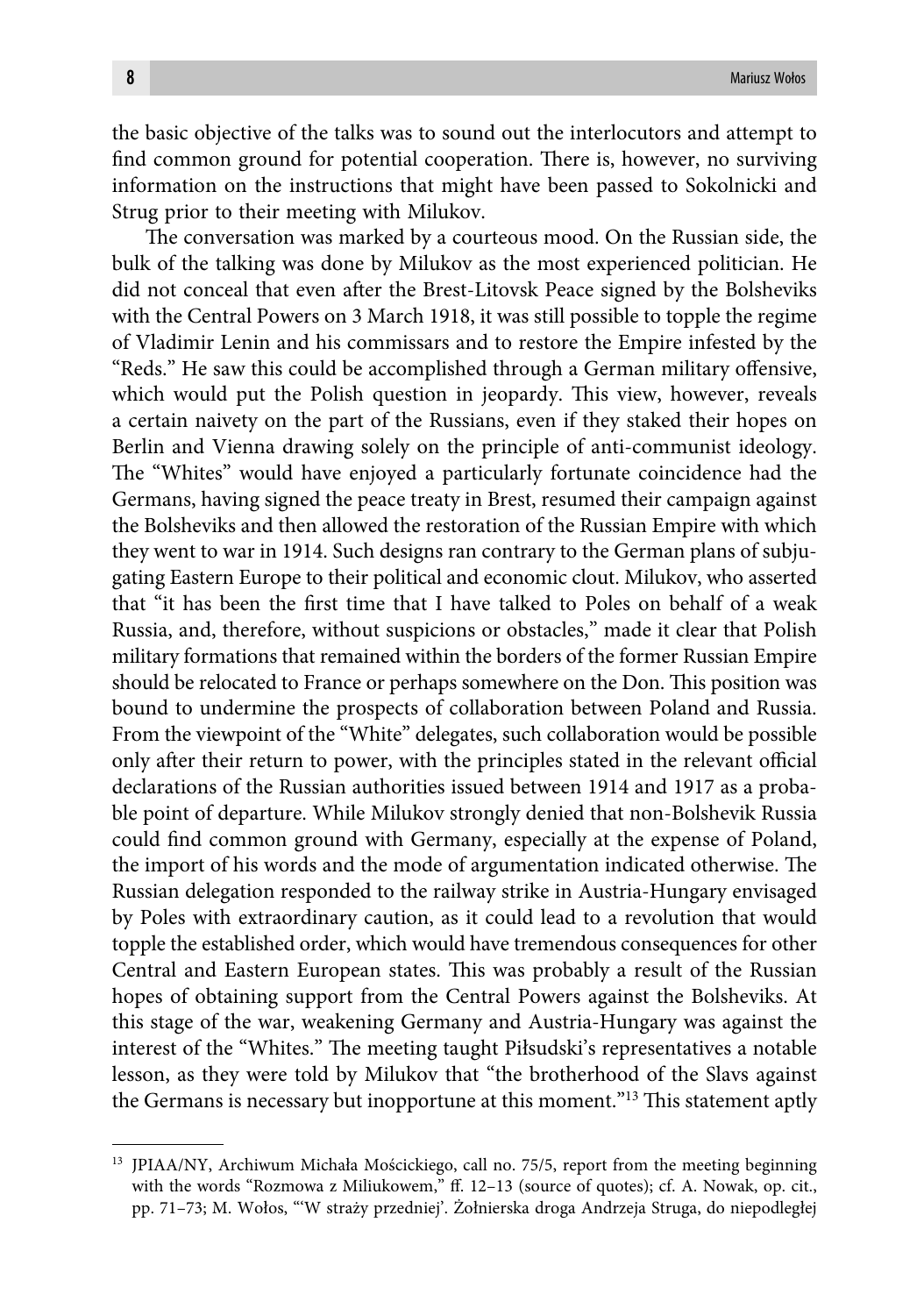summarises the meeting and demonstrates that in political terms the "White" Russians and Poles had totally divergent outlooks on the future.

We do not have any information regarding whether or not the Piłsudski circle continued talks with the Kadets in the summer of 1918. What we do know, however, are the guidelines Milukov followed to set the goals which "White" Russia was supposed to achieve at that time. He revealed them in a letter of 11 August 1918 addressed to a wide range of anti-Bolshevik Russian and Ukrainian political activists. According to him, the main task was to restore the statehood of and unify Russia. This would be immediately followed by the establishment of a national government, possibly with a monarchical bent. The government would then enter into talks with the Germans to revise the terms of the Brest-Litovsk treaty. The starting point for those negotiations was clearly spelt out by Milukov: the entire territory of Russia was to be retained, except for Finland and Poland.14 His idea of the territory of the future Polish state was quite explicit: "within the boundaries of the former Kingdom of Poland without the Chełm region and with the ethnicity-based exchange of the northern part of the Augustów Governorate for parts of Sokółka and Bielsk counties."15 In other words, Milukov not only wanted to incorporate into Russia the Chełm region and southern Podlachia, detached from the Kingdom of Poland in 1912, but also strip off areas located to the north of Augustów (most probably Mariampol County), allowing Poland to receive in return some vaguely defined territory around the towns of Sokółka and Bielsk. When making this reference, the former head of Russian diplomacy perhaps had in mind the extremely volatile line separating the Orthodox and Catholic populations in Sokółka and Bielsk counties. The document does not even mention ceding Białystok, then located outside the Kingdom of Poland.

A slightly different view on the future Polish-Russian border was held by the government appointed by Admiral Alexander Kolchak in Omsk. Having toppled the Directorate and established himself as a de facto dictator, he ordered guidelines concerning the western border to be drawn up with the proviso that Belarus, Lithuania and Subcarpathian Rus should remain within Russia. The general direction was therefore clear. In December 1918 and January 1919, a special committee appointed by the Ministry of Foreign Affairs of the Omsk (i.e. "Siberian") Government to draft a set of guidelines for the Peace Conference examined the issue of the future Polish border in a remarkably detailed manner. The overriding concern was that if the principle of national self-determination were to lead to the establishment of separate nation-states, then "Russia would be reduced to nothing." Therefore, it was proposed that the implementation of that

Polski," in: *Andrzej Strug. Dzieło i czasy. Materiały z konferencji naukowej w Warszawie 6–7 grudnia 2012 roku*, ed. A. Kargol, Warszawa, 2014. p. 92; A. Kargol, *Strug. Miarą wszystkiego jest*  człowiek. Biografia polityczna, Warszawa-Kraków, 2016, pp. 136-137.

<sup>14</sup> Г. Чернявский, Л. Дубова, op. cit., p. 372.

<sup>15</sup> Г.Н. Трубецкой, op. cit., p. 116.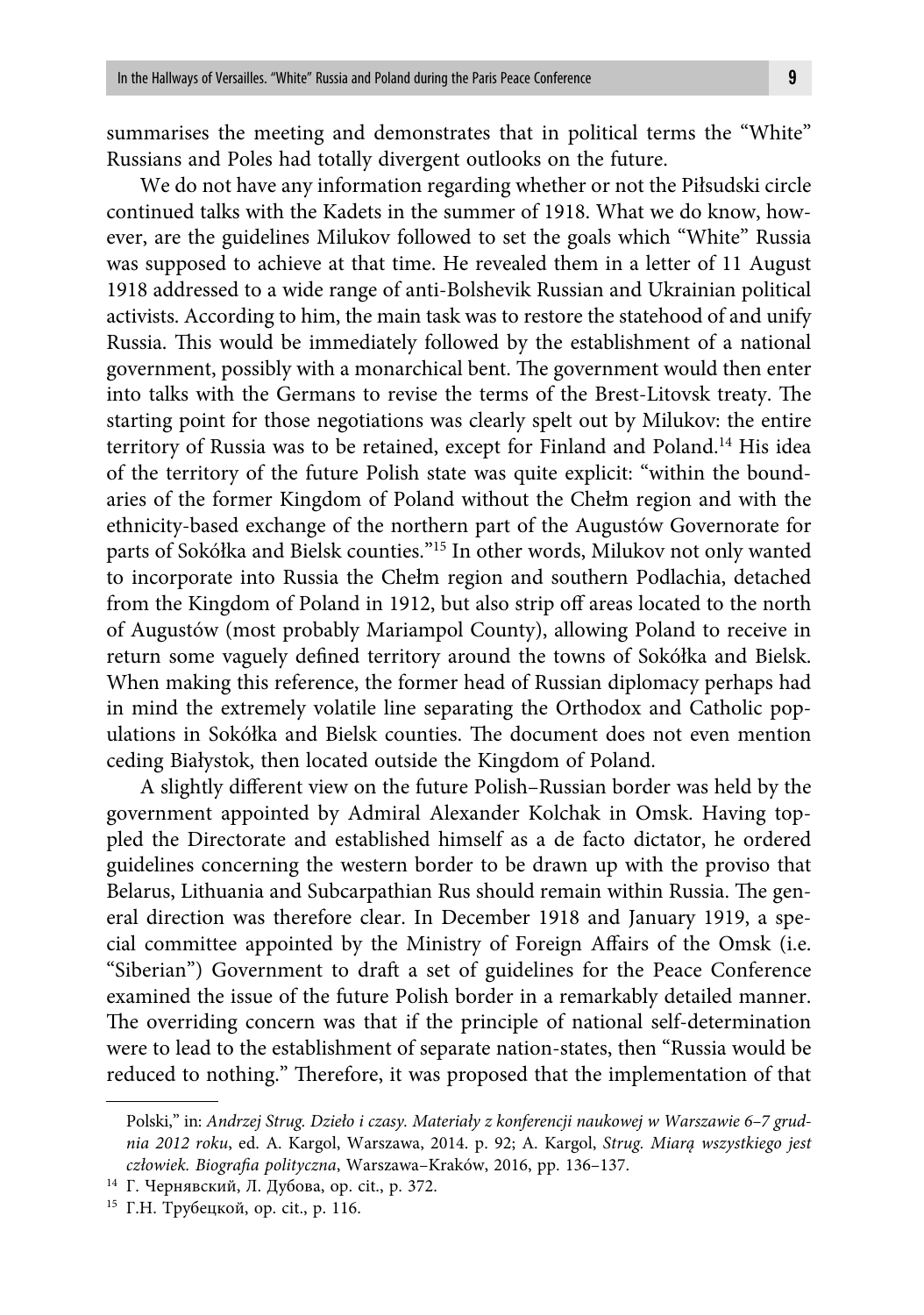principle should be contingent on "decisions taken by Russia," whose interests were to be safeguarded. The members of the committee questioned the rights of Poland to Eastern Galicia when proposing the border's demarcation and noted that the statistics found in Austrian and Polish sources overestimated the numbers of Poles living in areas with a mixed Polish and Ukrainian (Ruthenian) population. One member of the committee even proposed the Chełm region to be ceded to Poland in return for Eastern Galicia, which may indicate that the officials of the Omsk foreign ministry were determined to annex a territory that only a short while before had been part of the Austro-Hungarian Empire. The design to seize Subcarpathian Rus, claimed by Czechoslovakia, was not seen by "White" Russians as an obstacle in pursuing the idea of a common border with the "Czech state" in order to cut Poland off from a route to the Black Sea. The relationship with Czechoslovakia was also regarded as an effective tool for exerting economic, and hence political, pressure on Poland. Plebiscites were firmly rejected as a method of solving ethnic problems, as they divested the states of their say in these matters.<sup>16</sup> The Omsk committee ultimately produced a document entitled *General Rules of Participation of the Russian Delegation in the Peace Conference*, which stated that:

In determining the borders between Poland and Russia, both strategic, as well as economic and ethnographic considerations are to be taken into account […]. (a) Lithuania and White Ruthenia  $[\,\ldots]$  cannot be attached to Poland. (b) The Chełm region should remain within the borders of Russia. (c) Halych Rus [or Eastern Galicia – MW] and Ugor Rus [or Subcarpathian Ruthenia – MW] and Bukovina should be incorporated into Russia. […] The western border of Halych Rus should border on the Slovak lands.<sup>17</sup>

One can hardly avoid the impression that the quoted document was proof of unwavering imperial ambitions of Russia, even in its most trying times, when the delegates of the "White" government established by Kolchak were relegated to the very fringes of the former empire.

As regards the future of Eastern Galicia, there is another telling example of Russian imperialism, dating already from the time when the Paris Peace Conference was in progress. Undoubtedly one of the most active "White" Russians in the back rooms of the Conference was Vasily Maklakov, leader of the Kadet party and former ambassador of the Provisional Government to France, still residing in the Russian diplomatic mission at rue Grenelle in the heart of Paris. Already in early February 1919, in a report sent to the Russian government in Omsk, he warned that the Poles were planning a federation with Lithuania, parts of Belarus inhabited

<sup>16</sup> В.А. Зубачевский, *Политика России в Центрально-Восточной Европе (первая треть ХХ века): геополитический аспект*, Москва, 2019, pp. 109–110 (used for quotations in this paragraph).

<sup>17</sup> Ibid., p. 110.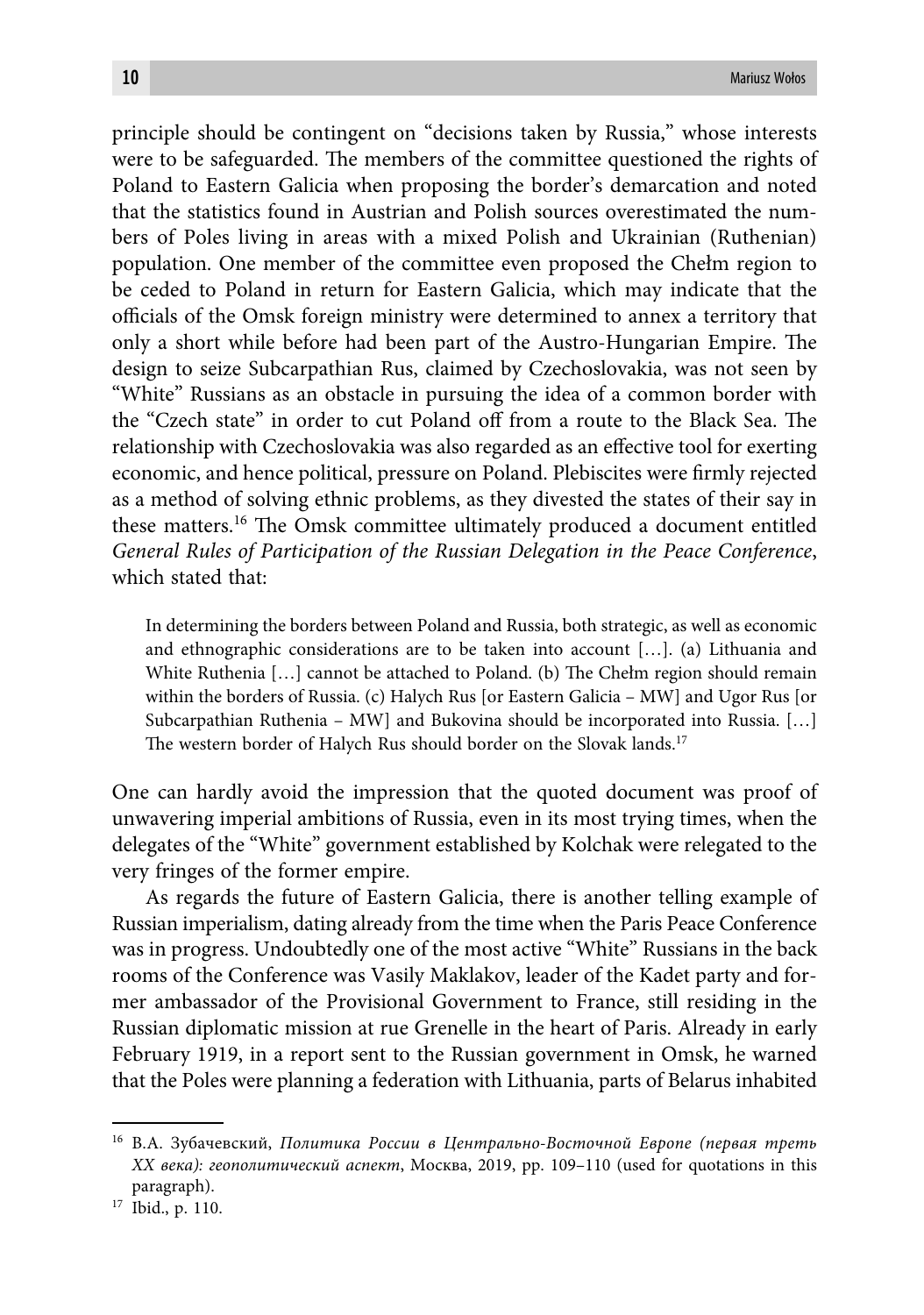by Catholics, and Eastern Galicia as a whole.<sup>18</sup> As regards Eastern Galicia, his position amounted to conceding no more than "an unspoken *désintéressement* of Russia, but not complete renunciation." As for other territorial issues, he favoured precise delimitation of the areas that were to form parts of Poland and Russia. This probably would be tantamount to drafting a list of undisputed areas. The so-called mixed (i.e. disputed) areas were to be recognised as forming a "zone of disputes" whose future would depend on negotiations with Russia, plebiscites, or "objective statistics."19 We must bear in mind that Maklakov was a spokesman of the liberal and progressive circles of "White" Russian *émigrés*, who were more disposed to grant concessions to Poland than the right-wingers, let alone the monarchists.

The words of Maklakov serve as evidence that, in spite of being in exile, the downfall of the Russian Empire, the collapse of state structures, anarchy, civil war, and the actual exit of Bolshevik Russia from the Entente, "White" politicians and diplomats residing in Paris during the Peace Conference did not unequivocally abandon their designs to incorporate Eastern Galicia into restored Russia. In this matter, they counted on the support of their allies (i.e. the victorious powers). Thus, they clearly continued the policy of Tsarist Governor General Georgiy Bobrinsky in the areas of Eastern Galicia that were occupied by Russian troops in 1914–1915. The general, while meeting a delegation of Poles on 23 September 1914 in Lviv, stated his position clearly and firmly, saying that Eastern Galicia

has been a core territory of one great Russia for centuries. The native population of these lands has always been Russian and should be governed according to Russian principles. I shall be introducing here the Russian language, Russian law and Russian political system.20

He did as he said, focusing on Russification, currying favour for Great Russia among the Uniate population, building up an appetite for Lemkovyna, suppressing Polishness and firmly opposing Jews, who remained loyal towards the Habsburg monarchy. Eastern Galicia attracted the interest of Tsar Nicholas II himself, who toured the region in the spring of 1915, paying a visit to Lviv among other cities.<sup>21</sup>

<sup>18</sup> С.В. Листиков, "Белые дипломаты о 'русской политике' западных держав," in: *Версальско-Вашингтонская международно-правовая система: зарождение, развитие, кризис, 1919*–*1939 гг.*, ed. Е.Ю. Сергеев, Москва, 2011, p. 159; Н.Е. Быстрова, *«Русский вопрос» в 1917 – начале 1920 г.: Советская Россия и великие державы*, Москва–Санкт-Петербург, 2016, pp. 234–235.

<sup>&</sup>lt;sup>19</sup> "403 – 26 maja, szyfrogram wiceministra spraw zagranicznych (z Paryża) do MSZ o poglądach przedstawicieli Białej Rosji na temat stosunków z Polską," in: *Polskie Dokumenty Dyplomatyczne*  1919 styczeń – maj, ed. by S. Dębski, Warszawa, 2016 [hereinafter: *PDD 1919 styczeń – maj*], pp. 845–846 (source of quotes).

<sup>20</sup> Cited from О.Р. Айрапетов, *Участие Российской империи в Первой мировой войне. 1914*, Москва, 2014, p. 231.

<sup>21</sup> Ibid., pp. 228–231; id., *Участие Российской империи в Первой мировой войне. 1915*, Москва, 2014, pp. 64–65, 97–105; M. Rauchensteiner, *Der Erste Weltkrieg und das Ende der Habsburgermonarchie*, Wien–Köln–Weimar, 2013, p. 838 (the author mistakenly refers to Bobrinsky as "a Polish count").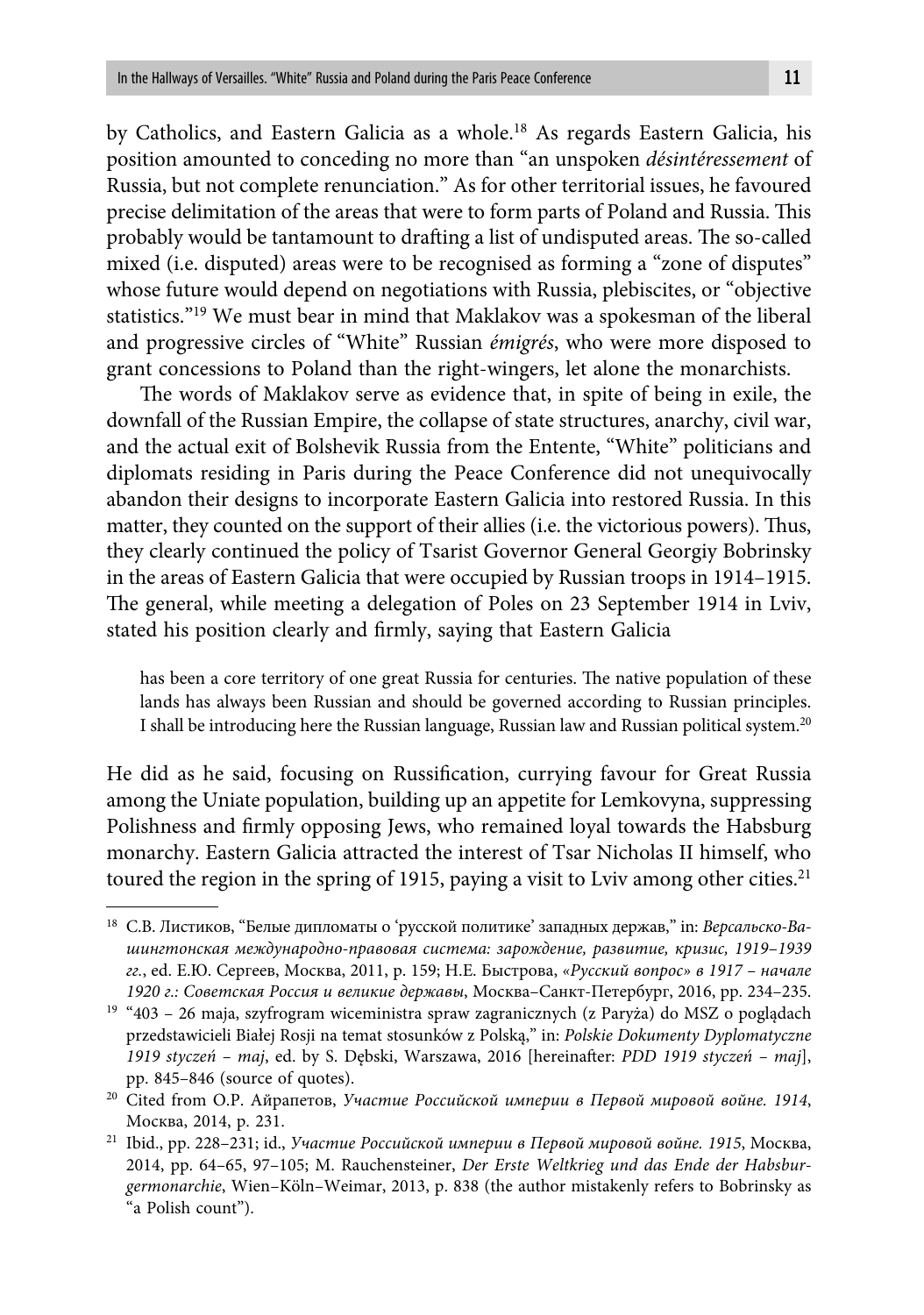# The Russian Political Conference in Paris

Delegates of "White" Russia sincerely counted on being invited to the Paris Peace Conference with the full rights granted to the victorious powers. These hopes were ultimately dashed, although in late 1918 and early 1919 the British prime minister, David Lloyd George, probed other members of the Entente on whether all Russian political factions might agree to at least a temporary ceasefire to select a single delegation for the Peace Conference. These factions included both the Bolsheviks, which Lloyd George did not exclude by default, various "White" groups, and members of independent state structures established by various nationalities inhabiting areas within the former Russian Empire. The French opposed this solution, spurred by their marked animosity towards the Bolsheviks, who had recently nationalised enterprises, financial institutions, factories and other "bourgeois" property owned by French nationals, which inevitably deprived many investors of stable income. The idea likewise found no support among the decision-makers of other powers. However, the party that most decried the participation of the Bolsheviks in the "all-Russian" delegation were the "Whites." Soon, it turned out that Lloyd George's initiative was politically naive. As a result, no all-Russian delegation was established and no Russian political factions or groups were invited to participate in the Peace Conference on an equal footing with the victorious powers.<sup>22</sup> This is not to say, however, that "White" Russians had no opportunity to present their arguments and proposals in Paris, but they had to do so on a semi-official basis. Their erstwhile allies still felt sympathy and understanding for them, $23$  and their opinions were listened to. It was a substitute of sorts for the geopolitical disaster that the disappearance of the Russian ally had been, primarily for France, but also for other members of the Entente.<sup>24</sup>

In late 1918, shortly before the Peace Paris Conference sessions commenced, the Russian Political Conference in Paris was formed (Russian: Русское политическое совещание в Париже; French: Conférence politique russe de Paris; in some Polish publications it is called "Rosyjska Rada Polityczna w Paryżu"). This body was so devised as to grant representation to various "White" Russian political faction, including liberals and the non-Bolshevik left. Such composition was a response to "the mood prevailing in Europe's political circles" and was based on the presumption

<sup>&</sup>lt;sup>22</sup> I discussed the attitude of Soviet diplomacy towards the Paris Peace Conference and the idea of calling a conference at Prince Islands (Adalar near Istanbul) that would gather delegates of various Russian political groups, including the Bolsheviks, in my article "Dyplomacja sowiecka a paryska konferencja pokojowa (zarys problematyki)," in: *Polska przywrócona – z perspektywy zagranicy*  1918–1921. (W setną rocznicę Traktatu Wersalskiego), ed. P. Kołakowski, T. Katafiasz (in press).

<sup>23</sup> Е.Ю. Сергеев, *Большевики и Англичане. Советско-британские отношения, 1918–1924 гг: от интервенции к признанию*, Санкт-Петербург, 2019, pp. 210–212.

<sup>&</sup>lt;sup>24</sup> I cite here the words of Georges-Henri Soutou, who wrote about "la catastrophe géopolitique que représentait pour Paris la disparition de l'alliée russe": G.-H. Soutou, *La grande illusion. Quand la France perdait la paix 1914–1920*, Paris, 2015, pp. 265–266.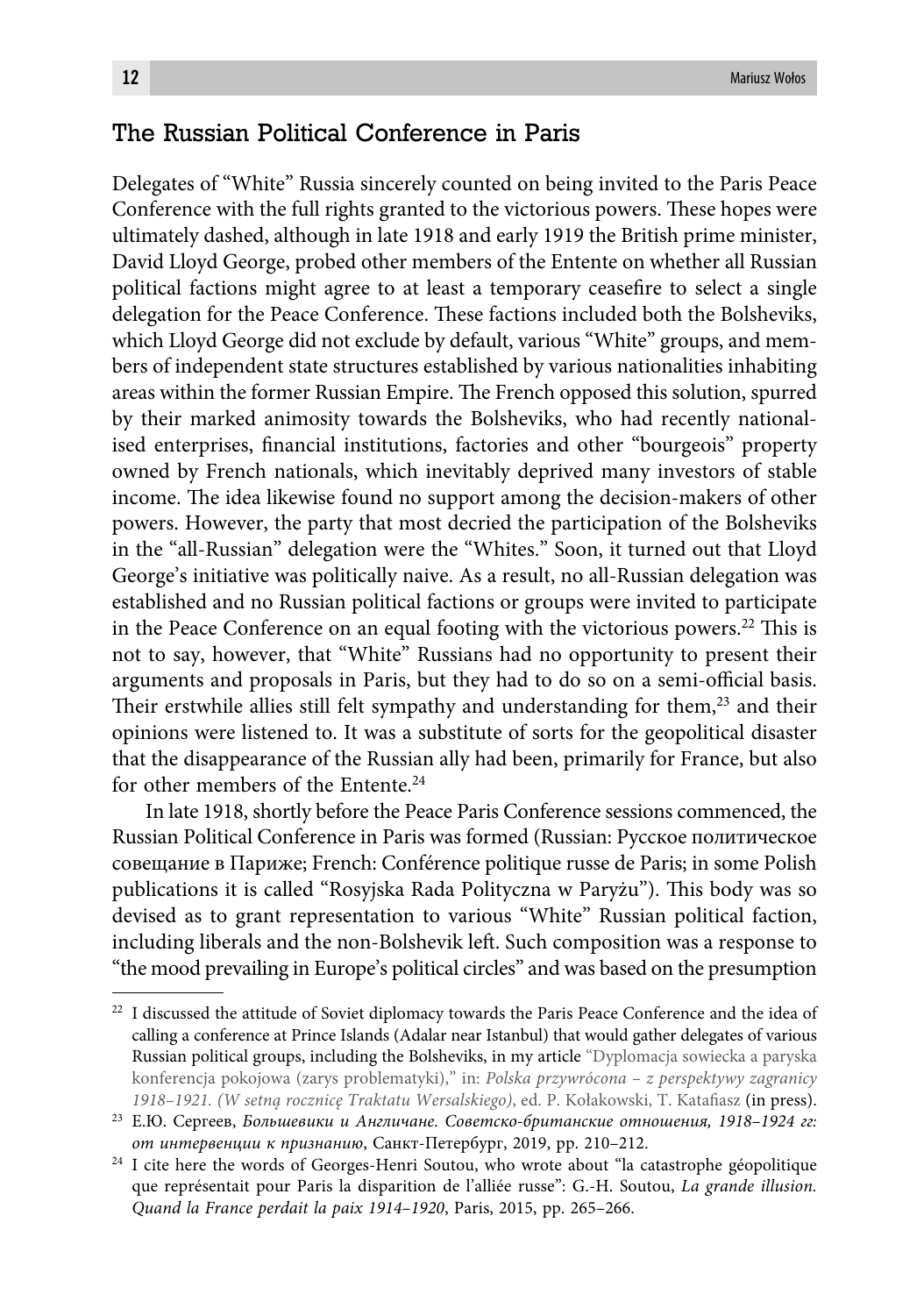that there would be no major differences in foreign policy matters between the "Whites" representing a wide spectrum of political groupings.<sup>25</sup> The body was actually granted a measure of support from the representatives of the Entente powers present at the Paris Peace Conference, particularly from the French delegates. The Russian Political Conference was headed by Prince Georgy Lvov, the former prime minister of the Provisional Government. Internally, the Conference was composed of the Diplomatic, Financial–Economic and Army and Navy Committees. For our considerations, the most important of these was the Diplomatic Committee led by the former minister of foreign affairs of the Russian Empire, Sergei Sazonov, and consisting of Russian diplomatic representatives to Entente nations. An important role within the committee was played by the former ambassador of the Provisional Government to the United States and an eminent specialist in hydrodynamics, Boris Bachmetev,<sup>26</sup> who headed the Political Division (which in turn consisted of the Political and Legal Committee and Press Department) subordinated to the Diplomatic Committee.<sup>27</sup> The main task of the Conference was to coordinate the policies of the various representations of "White" Russia and, in particular, support all anti-Bolshevik movements and troops fighting the Red Army on various fronts. In parallel, attempts were being made to obtain as much political, military, and economic support as possible from the Entente powers. Admiral Kolchak, acting as the Supreme Ruler of Russia (верховный правитель России, as he styled himself), additionally established the Russian Political Delegation. Initially, it was composed of four members: Lvov, Sazonov, Milukov and Nikolai Tchaikovsky, who was linked to the Narodniks and later to the Socialist-Revolutionaries, and presided over the so-called Archangelsk Government (also called the Government of the Northern Region).<sup>28</sup> At a later date, Boris Savinkov was added as a fifth member. The Russian Political Delegation was the de facto executive authority of the Russian Political Conference.29 It was dissolved in the summer of 1919, once the Paris Peace Conference had been brought to a close and the Treaty of Versailles was signed. Its role as the representation of various factions of "White" Russia, called into life specifically for the time in which key decisions

<sup>25</sup> *Чему свидетели мы были… Переписка бывших царских дипломатов 1934–1940. Сборник документов в двух книгах*, vol. 2: *1938–1940*, Москва, 1998; 24 December 1918, cable of V. Maklakov to the Ministry of Foreign Affairs of the Kolchak government in Omsk – Annex II, Document 15, p. 393.

<sup>26</sup> *Русское зарубежье. Золотая книга эмиграции. Первая треть XX века. Энциклопедический биографический словарь*, Москва, 1997, pp. 70–71; *Политическая история русской эмиграции 1920–1940 гг. Документы и материа*лы, ed. А.Ф. Киселев, Москва, 1999, p. 727.

<sup>27</sup> *Чему свидетели мы были…*, 2 March 1919, circular letter of S. Sazonov – Annex II, Document 16, pp. 394–396 (showing the detailed organisational scheme of the Conference together with the staff).

<sup>28</sup> *Политическая история русской эмиграции…*, p. 767.

<sup>29</sup> В.Ж. Цветков, *Белое дело в России. 1919 г. (Формирование и эволюция политических структур Белого движения в России)*, Москва, 2009, pp. 364–455, 636.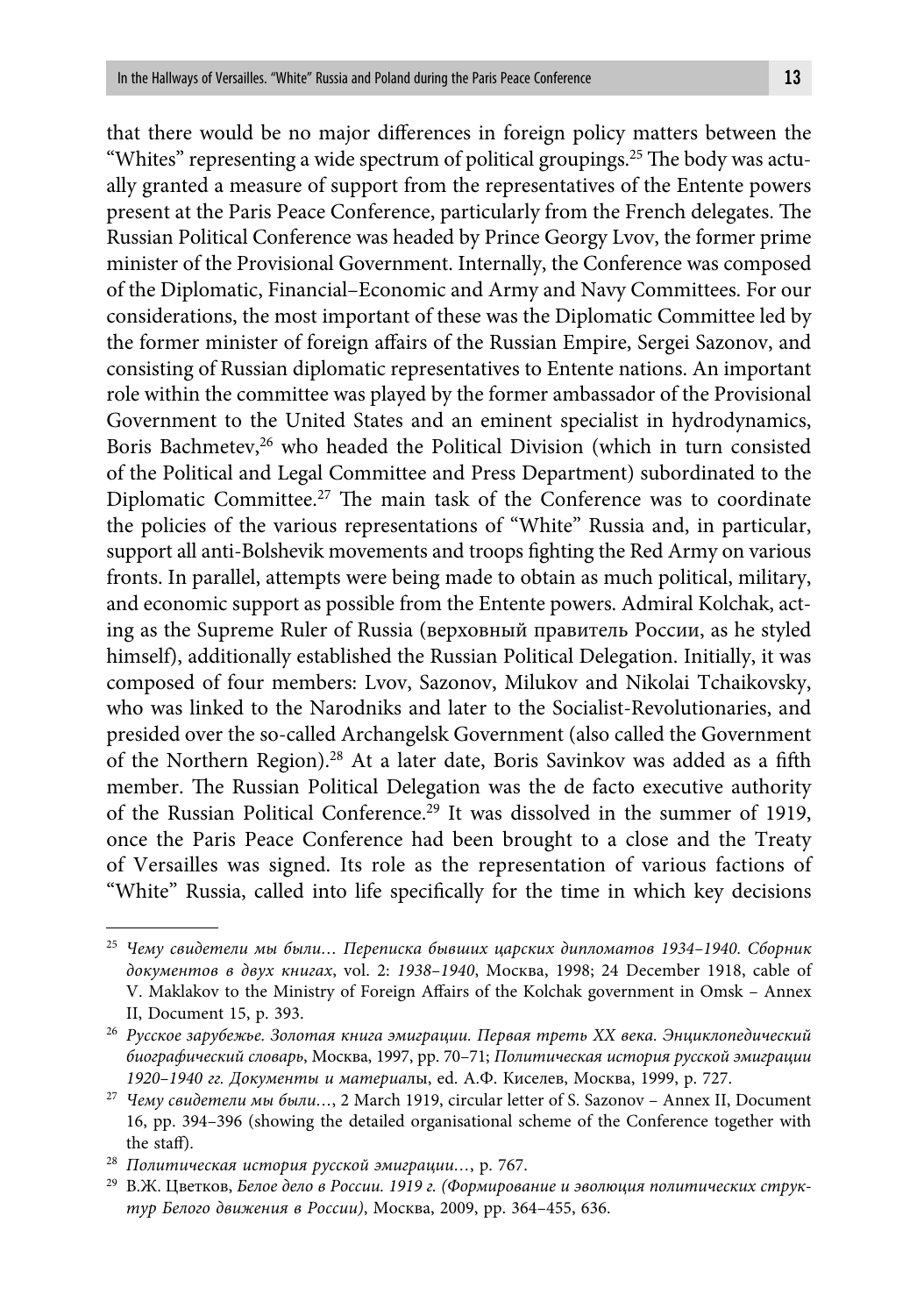on the shape of post-war Europe and the world were being made, had simply come to an end.

One has to agree with the comment of Laura Engelstein that the Russian Political Conference was not only on hostile terms with the Bolshevik authorities, but also – regardless of the ideological and political differences between the members – that its activities ran against the grain of the aspirations of nations living on the territory of the former Russian Empire.30 It should be added that even the progressive Russian intelligentsia, who sympathised with the Poles and were willing to allow for the establishment of an independent Polish state, still clung to the idea of keeping Poland within the Russian sphere of influence.<sup>31</sup> Members of the Russian Political Conference held meetings with Polish delegates to the Peace Conference, who represented both the National Polish Committee and the Belvedere camp centred around Józef Piłsudski. The dilemmas faced by the victorious Entente were aptly summarised by Roman Dmowski, who wrote:

A serious doubt first arose as to whether the peace conference can set down the border between Poland and Russia in the latter's absence. Russia was not a defeated state; on the contrary, it was part and parcel of the countries who opposed the Central Powers. In the course of the war, it was excluded from among the combatants by the ongoing revolution that prevented it from taking part in the conference. The Entente countries did not recognise revolutionary Russia, and a post-revolutionary Russia was nowhere to be seen either. The best they could do, then, was to wait and abstain from resolving the issue of vital importance to Russia; namely, the fate of its pre-war territory.32

In mid-January 1919, Stefan Hubicki, an adherent of Piłsudski's camp with contacts in Russian circles, soberly stated in a note drafted on request of Michał Sokolnicki that the attitude of the Entente to the Polish Question is inversely proportional to its interest in the Russian Question. In other words, when Russia's stocks and shares waxed, Poland's waned, and vice versa. Hubicki was convinced that the man behind the scenes of the Russian Political Conference was not Prince Lvov but Alexander Izvolsky, former head of Tsarist diplomacy and former ambassador of the Russian Empire to France, whose attitude to the Polish Question was greatly reserved.33 In April 1919, Hubicki characterised the Conference in the following unequivocal terms: "an institution that was dead as a doornail when it came to being creative, but vigorously involved in scheming, specifically against

<sup>30</sup> L. Engelstein, *Russia in Flames: War, Revolution, Civil War 1914–1921*, Oxford, 2018, p. 493.

<sup>31</sup> А.С. Пученков, *Национальная политика генерала Деникина (весна 1918 – весна 1920 г.)*, Москва, 2016, pp. 54–55.

<sup>32</sup> R. Dmowski, *Polityka polska i odbudowanie państwa*, vol. 2, ed. T. Wituch, Warszawa, 1988, p. 173.

<sup>33</sup> JPIAA/NY, Adiutantura Generalna Naczelnego Wodza [hereinafter AGNW], vol. 701/2/54, raport S. Hubickiego o stosunku Ententy do Polski, 15 January 1919, f. 24.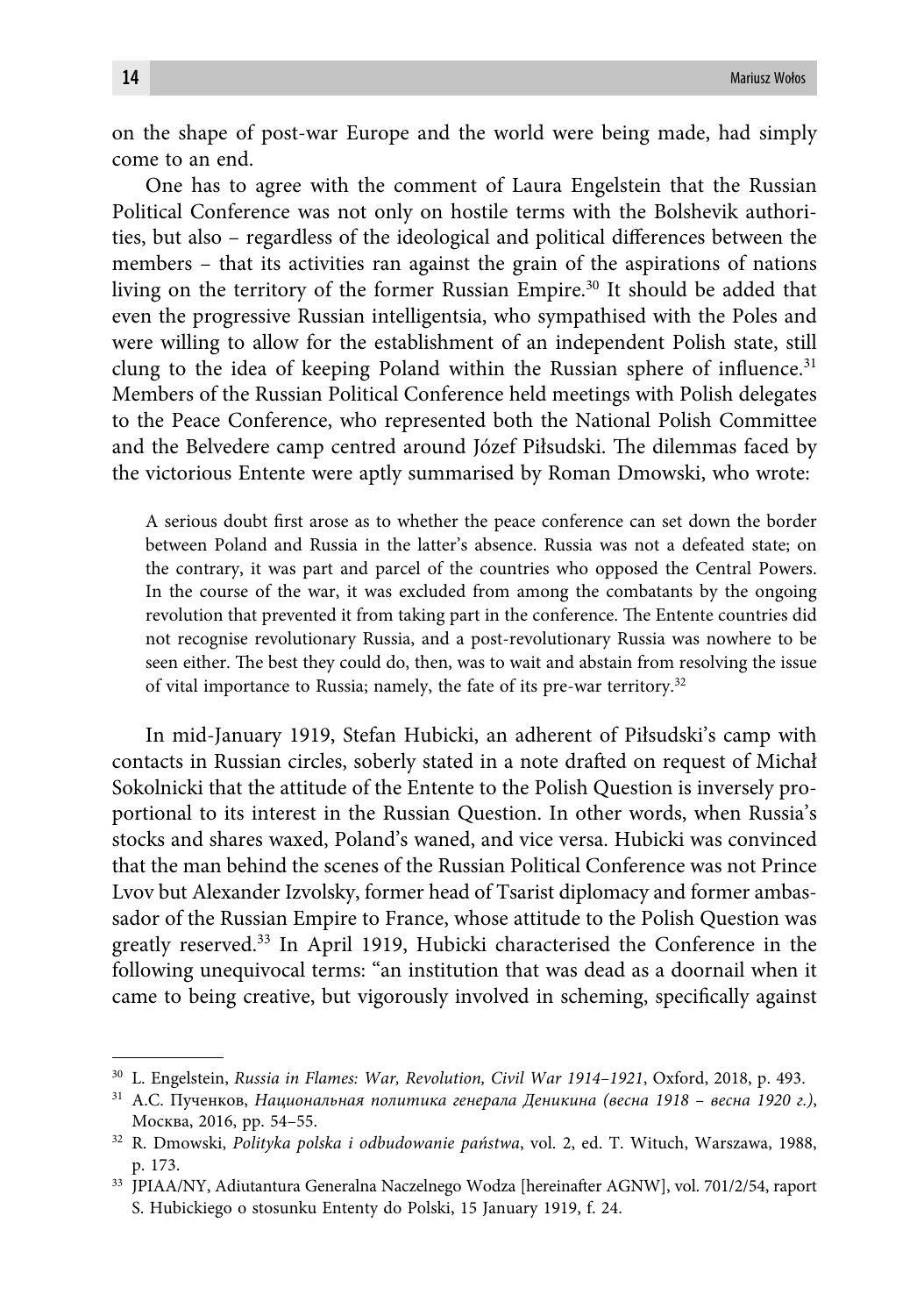Poland."34 In this case, the diagnosis was not entirely accurate, as a short while before that the Warsaw authorities had announced that "White" Russians published in Paris a number of writings concerning their efforts to reinvent Russia that were "in stark contradiction to Poland's political programme,"<sup>35</sup> which demonstrates that some degree of creativity was indeed within their reach.

### Russian–Polish talks in Paris

With the Peace Conference in progress, Maklakov, Bachmetev and others – including the diplomat Nikolai Basyli, who also resided at rue Grenelle – made it clear during conversations with Polish representatives that the future of the nations that inhabited the former Russian Empire could be decided only by a Russian constitutional assembly to be convened once the revolutionary chaos had come to an end. A concession was made to the Poles, but their territory was not to exceed the boundaries of the former Kingdom of Poland.36 Witold Jodko-Narkiewicz learned as much from his conversations with members of the Russian Political Conference,37 who did not limit themselves to backroom diplomatic talks with delegates of other nations present in Paris. Members of the Russian Political Delegation – Lvov, Sazonov, Milukov and Tchaikovsky – occasionally reminded Entente leaders that all matters related to the territory of the Russian Empire within its borders as of 1914, as well as to the future status of nations living within those borders, could not be resolved without the knowledge and consent of the Russian nation. A missive on the topic was sent to Georges Clemenceau on 9 March 1919.38 Another memorandum on this issue was sent to the representatives of the victorious powers on 24 May (i.e. a month before the Peace Conference closed). In it, the only exception conceded was to "Poland in its ethnic borders," understood as the lands of the former Kingdom of Poland (although that name was not mentioned in the aforementioned documents). It is worth quoting the following passages:

[...] the issue of the future political status of the ethnicities inhabiting areas within the boundaries [of the former Russian Empire – MW] cannot be resolved without the participation and consent of the Russian people. No final decision on the issue can be made until the Russian people are in a condition to freely ascertain their own will and take part in

<sup>34</sup> Ibid., vol. 701/2/56, Raport. Streszczenie rozmowy dr. Hubickiego z gen. Gołowinem szefem sztabu gen. Szczerbaczowa w Paryżu, 18 April 1919, f. 109.

<sup>35</sup> JPIAA/NY, Archiwum Michała Mościckiego, call no. 75/4, Raport dzienny nr 15, 26 March 1919, f. 234.

<sup>36</sup> Н.Е. Быстрова, op. cit., p. 236.

<sup>37 &</sup>quot;249 – [marzec], sprawozdanie byłego szefa Sekcji Politycznej MSZ z podróży do Paryża," in: *PDD 1919 styczeń – maj*, p. 576.

<sup>38</sup> *Considérations sur les frontières orientales de la Pologne et la paix en Europe*, Paris, 1919; В.А. Зубачевский, op. cit., p. 111.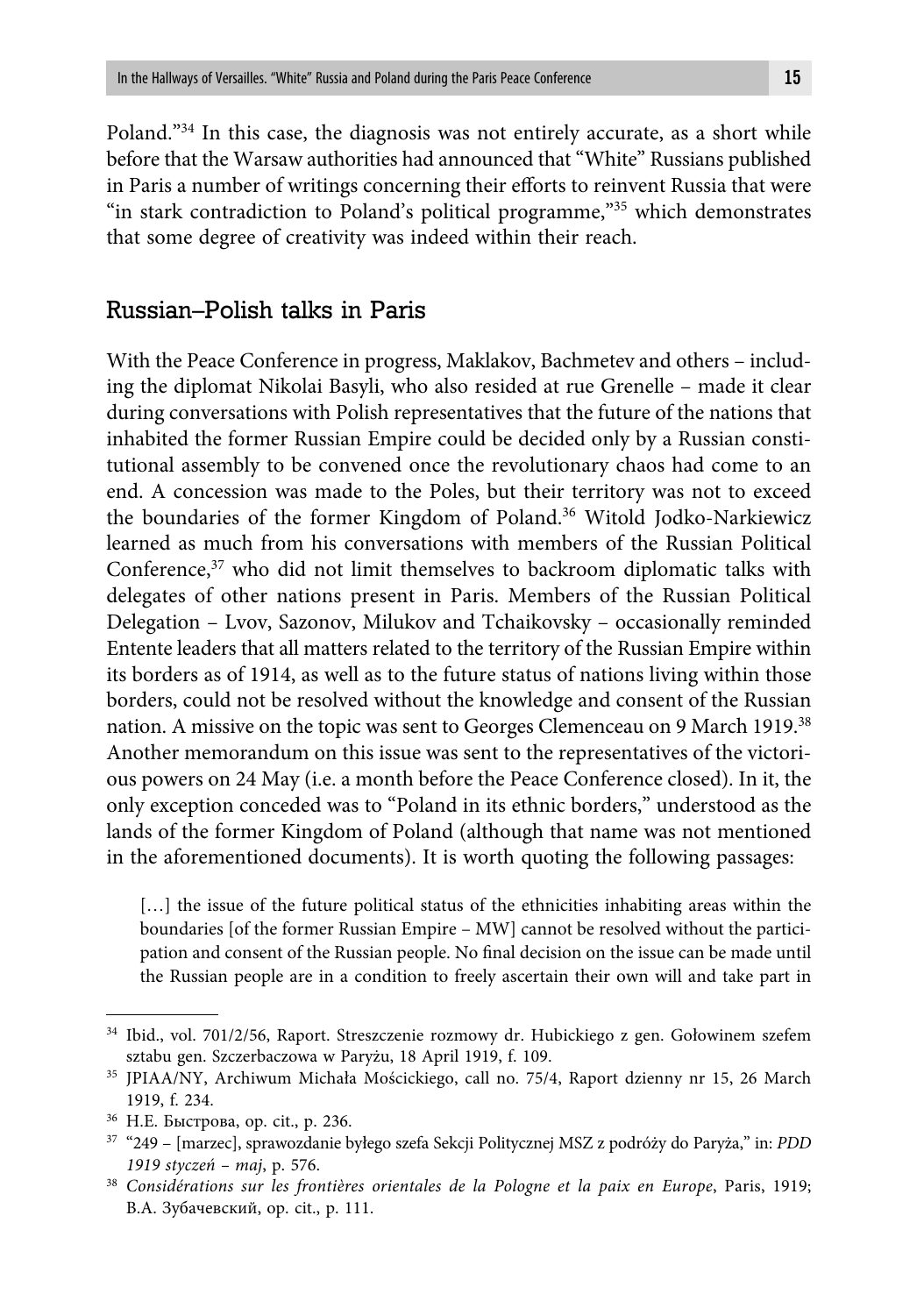settling these questions.  $[\dots]$  In anticipation for a final settlement of the provisional state of affairs that will respond to the current needs of the interested populations, particularly in their economic, financial and military aspects, we acknowledge the de facto authority of the institutions constituted by these populations.39

Later, they added:

Russia, reborn after the [February – MW] Revolution, freed from the centralist tendencies of the old Tsarist regime, intends to broadly satisfy the legitimate desires of the nationalities to organise a national life of their own. However […] it is self-evident that problems in political structuring of the nationalities cannot be resolved without the consent of the Russian people. Nor is it possible to disregard the multitude of interlocking interests concerning the matters of national defence, economy and finance that bind the lives of the Russian people to the nationalities inhabiting the Russian territories.<sup>40</sup>

It cannot be ruled out that the Russian efforts - at least as regards their May memorandum to the Entente powers – were prompted by the intensification of Poland's eastern policy, and specifically by the Vilnius operation of April 1919, which communicated to the world that Warsaw would not remain passive in deciding the shape of Poland's eastern border.<sup>41</sup> By annexing Vilnius and its surroundings, Piłsudski stepped beyond the former borders of the Kingdom of Poland, actively moving into the so-called Taken Lands that were claimed not only by the Lithuanians, Belarussians and Bolsheviks, but also by the "White" Russians. The letter quoted above was pervaded with the idea that the various national authorities established on the ruins of the Russian Empire were temporary. It was a thinly veiled suggestion that, once the "Whites" won the civil war and set up a non-Bolshevik government in Russia, this "temporary status" would be revised and terminated, obviously in line with Russian expectations in this regard. The provisions of the memorandum provided for an opportunity to detach the Chełm region and parts of Podlachia from Poland and incorporate them into a post-revolutionary Russia. In this matter, the expectations concerning the delineation of the Polish–Russian border that had been stated in Milukov's letter of August 1918 and in the "General Rules of Participation of the Russian Delegation in the Peace Conference" drafted a few months later in Omsk, were considered still valid. The Entente powers could not simply ignore that position.

In early 1920, Erazm Piltz, a member of the National Polish Committee, adviser to the Polish delegation to the Peace Conference and representative of the Polish government to the French, who had a vast knowledge of Russian affairs, reminded a group of Polish diplomats about the attitude of the delegates of the Russian

<sup>39</sup> JPIAA/NY, Archiwum Michała Mościckiego, call no. 75/1, Letter signed by G. Lvov, S. Sazonov, N. Tchaikovsky and V. Maklakov, 24 May 1919, ff . 149–151 (translated from French).

<sup>40</sup> Ibid.

<sup>41</sup> A. Nowak, op. cit., pp. 274–304.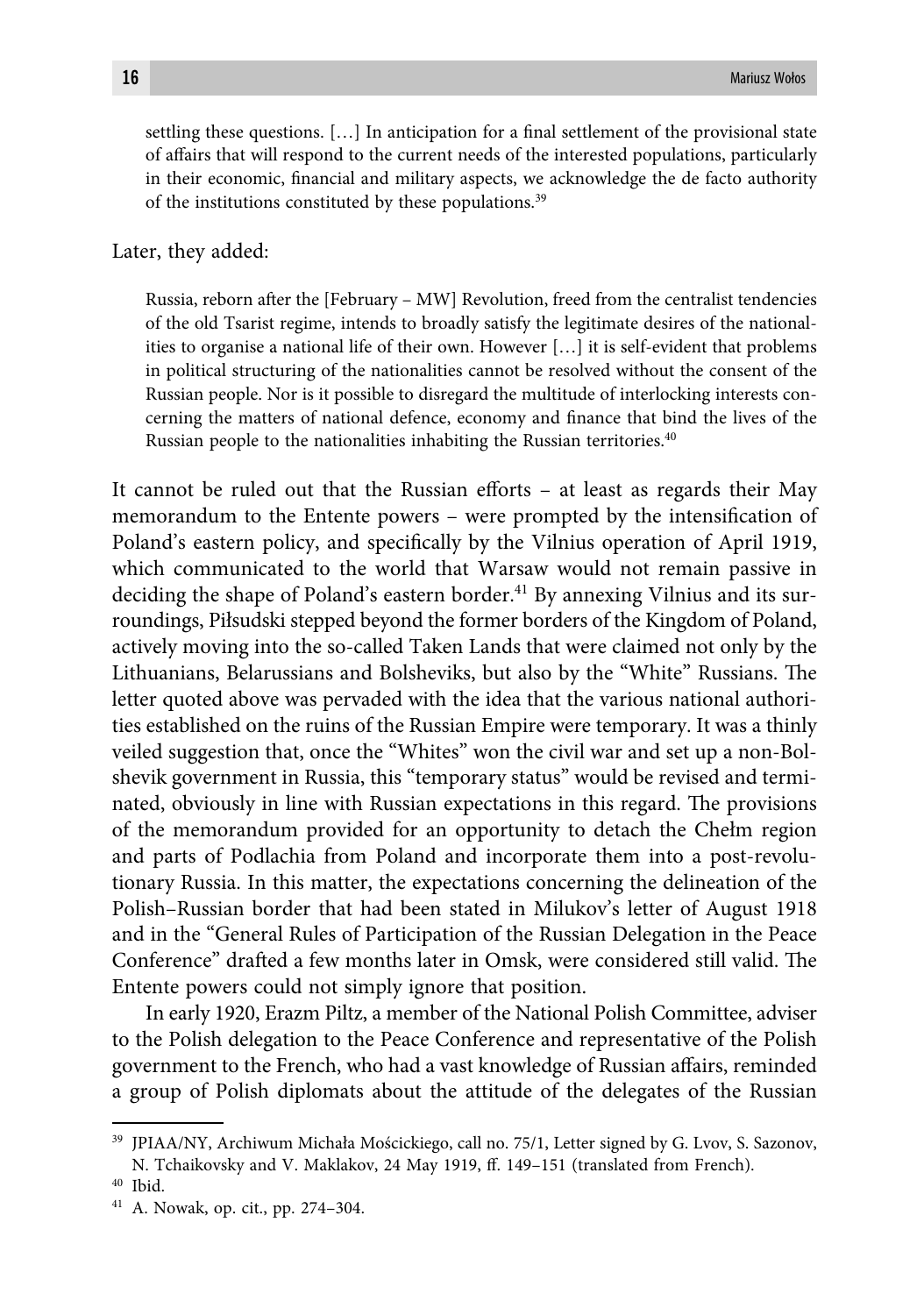Political Conference and the Russian Political Delegation. He stated, among other things, that:

they [the Russians] stood by the principle of 'one and indivisible Russia,' abandoning their claims to Eastern Galicia, but demanding the Chełm region. The issue of the eastern borderlands was not discussed, because they made no statement. They demanded a border identical with that of Congress Poland without the Chełm region. As for Ukraine, it was not recognised, and Ukrainian passports were not accepted for visa applications. The Ukrainians did not attend any of the meetings.<sup>42</sup>

However, the lack of demands to incorporate Eastern Galicia into a rebuilt non-Bolshevik Russia did not mean that the leading politicians of the Russian *émigré* circles did not consider such a course of events in the possible near future, as has already been mentioned above with regard to Maklakov's statement.

Perhaps the most apposite comment summarising the position of "White" Russians in Paris was made by Leon Wasilewski, one of Piłsudski's closest associates, former head of diplomacy of the reborn Poland and his envoy for the Peace Conference. In a report sent to Piłsudski's office in the Belvedere Palace, Wasilewski wrote:

[...] recognising the weakness of today's Russia, they ["White" Russians] demand that "their" former borderland peoples should not resolve either their borders with Russia or the future political standing of their states in relation to Russia in a final manner. The loss of Poland (in its ethnic borders) they could condone, to the loss of Finland they would perhaps agree with a heavy heart, considering this a severe defeat, and as for Estonia and Latvia, they would grant them autonomy, and they would be ready to make certain further concessions to Lithuania, taking particular care of the Lithuanians whom they regard as an accessory against Poland. They do not recognise Belarus and they fervently oppose a separate Ukraine. In our talks, they recognise the need for good neighbourly relations between Poland and Russia; they (Bachmetev [*sic* – MW]) would even be willing to mitigate the rigid principles of ethnicity when delimiting their border with Poland and consider some geographical, strategic and economic 'adjustments.' And they require of us, too, that we refrain from determining our borders with Russia in a final manner before the Bolsheviks have been wiped out of Russia. From a practical point of view, they consider it desirable to coordinate the operations of our military forces with theirs in fighting the Bolsheviks. To summarise, aware of their present weakness, they wish to postpone the settlement of all questions until they have regained their former might. To me, the conclusion is clear: we and other borderland peoples must make haste to settle our border and other issues.43

 $^{42}$  Archive of the Władysław Sikorski Polish Institute and Museum in London [hereinafter: SPIM], Ministerstwo Spraw Zagranicznych, call no. A.11.18/1, Zjazd polskich posłów Europy Środkowej w Wiedniu 15–19 marca 1920, p. 22 (statement of E. Piltz of 17 March 1920).

<sup>43 &</sup>quot;255 – 3 kwietnia, raport członka delegacji warszawskiej dla Naczelnika Państwa o opiniach przedstawicieli narodów byłego Imperium Rosyjskiego," in: *PDD 1919 styczeń – maj*, pp. 585–586.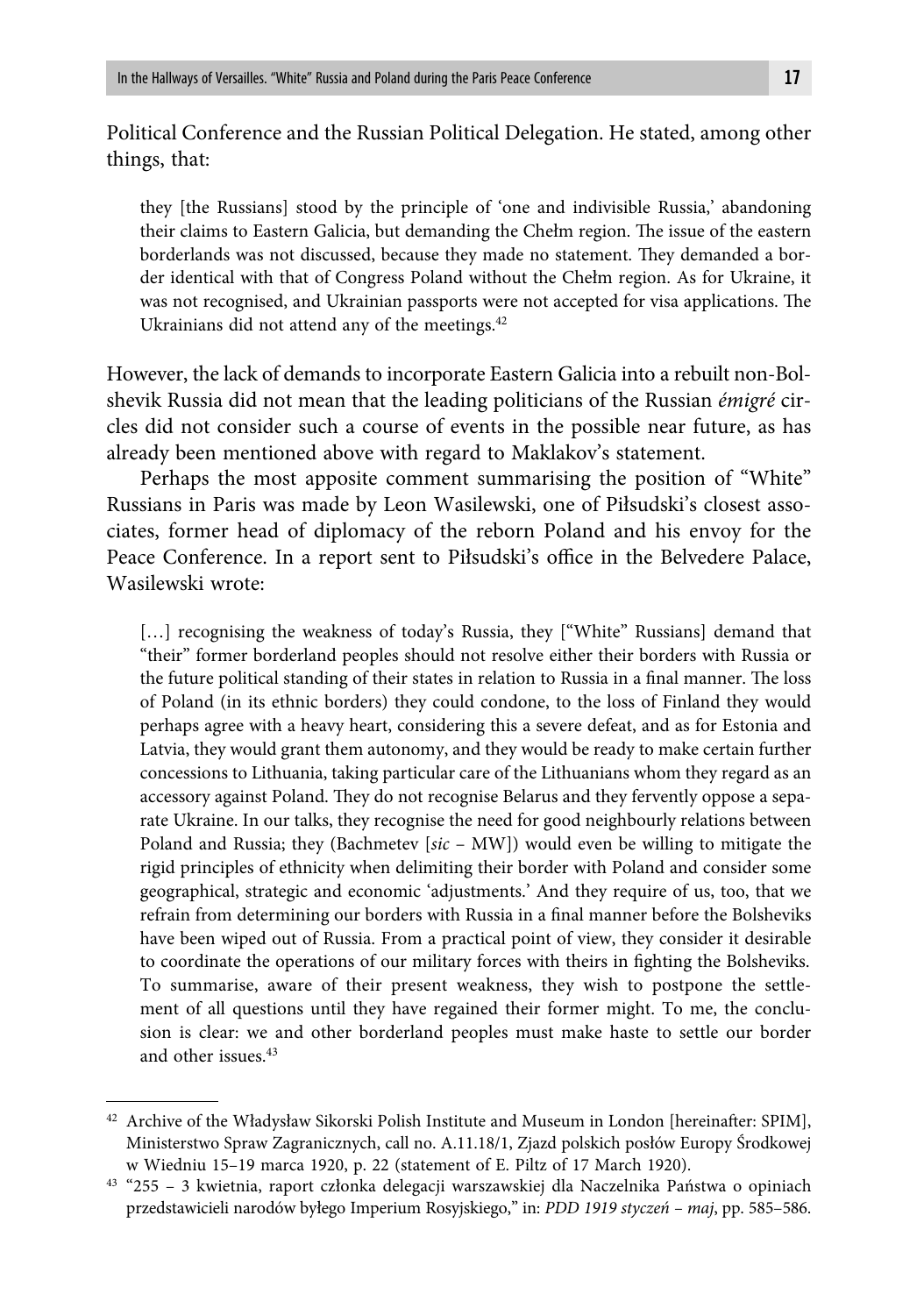In late April 1919, a group of Polish diplomats forming part of the Congress Office in Paris began their talks with the delegates of the Russian Political Conference. The negotiations, coordinated by Władysław Grabski, were handled by representatives of both the National Polish Committee (Stanisław Kozicki and Józef Wielowieyski) and of the Chief of State (Michał Sokolnicki and Leon Wasilewski). Interestingly, as an entry in Professor Eugeniusz Romer's diary demonstrates, Grabski was convinced that the Russians had no claims to either Eastern Galicia or even the Chełm region, but it remained possible to wrangle with them over Belarus and Lithuania.<sup>44</sup> If this account is accurate, this would demonstrate considerable naivety on the part of the Polish politician. The Russian delegates to the talks with the Poles were Lvov, Maklakov, Mikhail Stakhovich (former Governor General of Finland and the Provincial Government's ambassador to Spain)<sup>45</sup> and Vasily Vyrubov (the general secretary of the Russian Political Conference). The latter, a banker and freemason, was a trusted man of Prince Lvov, formerly acting as his secretary in the Provisional Government and handling the financial affairs of the Conference in Paris.<sup>46</sup> The background and cause for these meetings was the aforesaid intensification of Poland's policy concerning the borderlands, notably in the Vilnius region, and the advances made by the Polish Army against Ukrainians in Eastern Galicia. In a report from the negotiations, Grabski concluded that it would be possible to work out a *modus vivendi* with the "White" Russians, but it would need to remain provisional. The Russians intimated that they would not regard Poland's appetite to take over the city of Lviv as a *casus belli*, but made it absolutely clear that they would not tolerate an independent Ukraine. This unambiguously signalled that the support of Warsaw for the Ukrainians in their fight for independence would considerably sour relations between Poland and Russia. The representatives of the Russian Political Conference also suggested that they would be willing to designate Russia's unofficial envoy to Warsaw; in addition, they would welcome the appointment of two Polish delegates to continue the talks.<sup>47</sup>

As an aside, it should be added that the representative of "White" Russia, in the person of Georgy Kutepov, arrived in Warsaw as late as 25 September 1919.48 A confidential note on the mission he headed states that adherents of Denikin and Kolchak coalesced around him, whereas the democratic circles of Russian *émigrés*

<sup>44</sup> E. Romer, *Pamiętnik paryski (1918–1919)*, ed. A. Garlicki, R. Świętek, Wrocław–Warszawa–Kraków–Gdańsk–Łódź, 1989, p. 292.

<sup>45</sup> А.Б. Гуларян, "М.А. Стахович: политические взгляды и общественная деятельность," *Российская история*, 2012, no. 2, pp. 184–192; А.С. Минаков, "Общественно-политическая деятельность М.А. Стаховича," in: *Научное наследие А. Г. Кузьмина и отечественная история. Материалы Всероссийской научной конференции*, Рязань, 2009, pp. 231–243.

<sup>46</sup> *Чему свидетели мы были…*, vol. 2, p. 33 (footnote 3), 395.

<sup>47 &</sup>quot;312 – 26 kwietnia, protokół sesji Biura Kongresowego," in: *PDD 1919 styczeń – maj*, p. 699 (also footnote 82); A. Juzwenko, op. cit., p. 167.

<sup>48</sup> A. Juzwenko, op. cit., p. 185.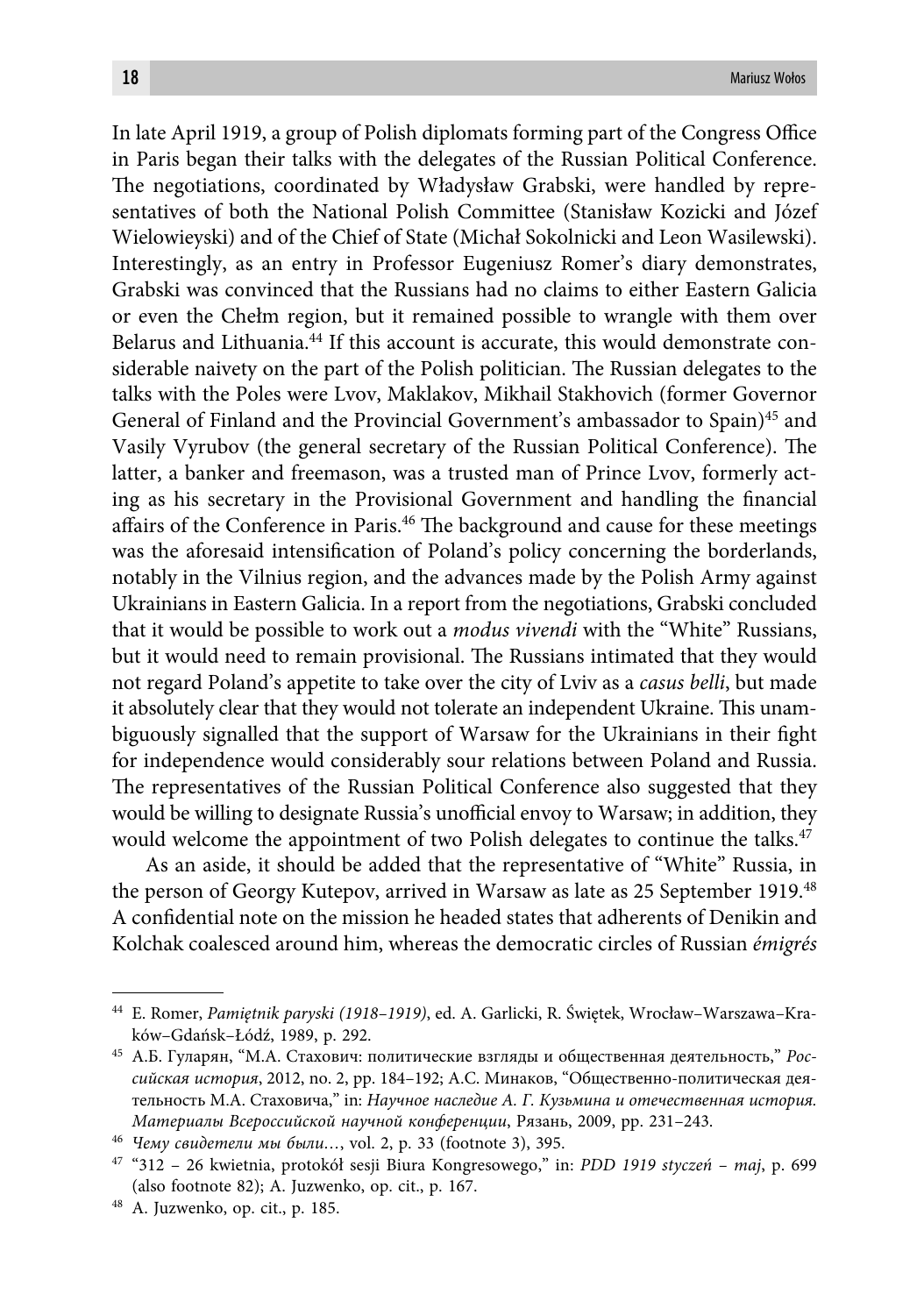in Poland opposed him, seeing in him a representative of the "Black Hundred" movement. The activities of Kutepov were viewed negatively by Polish authorities. This should not be surprising, as the envoy demanded that the library of the University of Warsaw, most of whose staff and collections had been evacuated to Rostov on the Don in 1915, should be transferred to that city's university. He also strongly opposed the plans to demolish the Alexander Nevsky Cathedral in Plac Saski, which was viewed by Poles as a potent symbol of Russian rule, and questioned the decisions taken by the Polish authorities to confiscate the majorates [i.e. the Polish estates previously confiscated by the Tsardom and granted to Russian owners – translators' note ] and donations.<sup>49</sup>

At the same time, Sokolnicki held talks with Savinkov, who led the Press Department of the Russian Political Conference and had been trying to establish contacts among Piłsudski's delegates since at least January/February 1919.50 As Andrzej Nowak rightly conjectures, the potential collaboration between "White" Russia and the German monarchists mentioned by Savinkov was an attempt to pressure the Poles, which bordered on blackmail, so as to enhance the bargaining position of the Russian Political Conference.<sup>51</sup> The words and phrases used by the Russians on that occasion resembled those that Sokolnicki had heard from Milukov in Kiev in June 1918. These talks with Savinkov, although at a much later date, brought the Russian diplomat into close cooperation with Piłsudski and his camp; however, they also resulted in Savinkov being marginalised by the wider circles of Russian political *émigrés*. 52 Sokolnicki was also challenged by Bazyli, the aforementioned diplomat and close associate of Maklakov, who tried to sound out whether Poland would be willing to collaborate with Russia not only politically but also in combat against the Bolsheviks. To discuss this matter, in early April 1919, Hubicki was sent to General Nikolai Golovin, who was then serving as the chief of staff of General Dmitry Shcherbachev, the head of the Army and Navy Committee of the Russian Political Conference. The Polish envoy did not find the talks particularly propitious, as he became convinced that the Russian

<sup>49</sup> SPIM, Ambasada RP w Londynie, call no. A.12.P.1/2, Stosunki wśród ugrupowań i osobistości rosyjskich na terenie Warszawy, ff. 91-92.

<sup>50</sup> JPIAA/NY, Archiwum Michała Mościckiego, call no. 75/2, Protokół posiedzenia delegacji warszawskiej, 2 February 1919, f. 36. We find there evidence that Savinkov requested Captain Bolesław Wieniawa-Długoszowski for a meeting. His contacts with the captain continued for some time. In August 1921, perhaps only out of courtesy, he wrote him a letter, thanking him for his support for the political initiatives of the democratic factions of Russian *émigrés* in Poland: "I am convinced of your sincere and deep dedication to the question that you have greatly aided and that would have perished long ago without your favourable disposition and your powerful support"; ГАРФ, ф. 5866: Русский Эвакуационный Комитет (РЭК). Варшава, оп. 1, д. 25, letter of B. Savinkov to B. Wieniawa-Długoszowski, 13 August 1921, ff.  $35-36$ .

<sup>51</sup> A. Nowak, op. cit., p. 263.

<sup>52</sup> Ibid., pp. 445–486.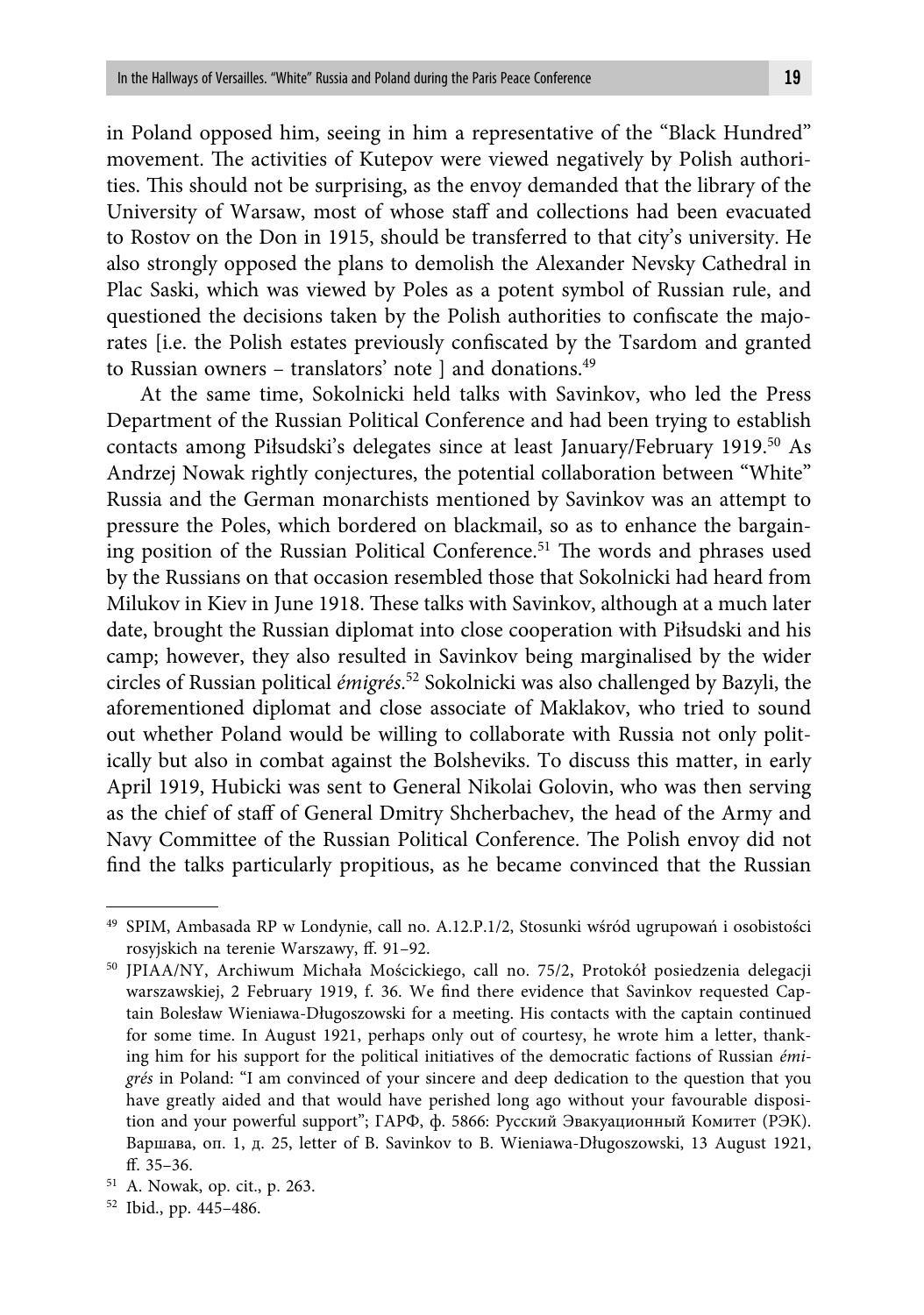military commanders residing in Paris had been out of touch with the "White" armies engaged in combat against the Bolsheviks. The Polish side was interested in intelligence collaboration with a view to obtaining information on the Red Army from the "Whites," while the Russians entertained hopes of forming their own military units on Polish territory. Golovin clearly stated that he saw no possibility of establishing a joint Polish–Russian initiative against the Bolsheviks, even if it were to be formed under the aegis of the Entente powers.<sup>53</sup>

The position of "White" Russians waxed and waned depending on the fortunes of their armies fighting the Bolsheviks. In mid-May 1919, a letter sent to Piłsudski, probably written by Leon Wasilewski, reported:

The local Muscovites whip up their activities, exploiting in every way possible and energetically promoting the efforts of Kolchak, demanding that the Entente recognise the Kolchak government. A few days ago, they unexpectedly received an invitation from the Council of Four to state their position on the eastern borders of Poland. They worked to present their case for an entire day and left the meeting looking very pleased, as reported by those who saw them in that moment. The general feeling is that the idea of Great Russia is coming back to life.<sup>54</sup>

It seems reasonable to presume that the concept in question was never entirely discarded by the "Whites," and that the phrase mentioning 'the general feeling' refers to the attitudes of the Entente delegates. The Russian *émigrés* in Paris could rely on the support of French politicians, diplomats and the military, and were favoured by a considerable number of French newspapers. Piłsudski's confidant, Captain Bolesław Wieniawa-Długoszowski, reported in a letter sent to him on 31 May 1919:

The idea of Great Russia is supported by the entire [French] Ministry of Foreign Affairs headed by Pichon. The press urges the establishment of a Great Russia, and there are even projects of conceding Constantinople to Russia. Among the military, opinions are varied; there is much uncertainty as to the chances for establishing Great Russia, but most of them look favourably on the idea. The Czechs clearly support Russia against our interests.55

Almost a month later, Władysław Baranowski, another representative of the Belvedere camp, reported from Paris that, notwithstanding the debacle of Kolchak's army, the allies had not given up on the idea of re-establishing a "Great Russia."

<sup>53</sup> JPIAA/NY, AGNW, vol. 701/2/56, Raport. Streszczenie rozmowy dr. Hubickiego z gen. Gołowinem szefem sztabu gen. Szczerbaczowa w Paryżu, 18 April 1919, f. 109.

<sup>54</sup> JPIAA/NY, Archiwum Michała Mościckiego, call no. 75/4, pismo L. Wasilewskiego (?) do J. Piłsudskiego, 16 May 1919, f. 49.

<sup>55 &</sup>quot;17 – 31 maja, Z listu B. Wieniawy-Długoszowskiego do Naczelnego Dowództwa Wojska Polskiego w sprawie uznania rządu Kołczaka przez państwa Ententy," in: *Tajne rokowania polsko- -radzieckie w 1919 r. Materiały archiwalne i dokumenty*, ed. W. Gostyńska, Warszawa, 1986, p. 47.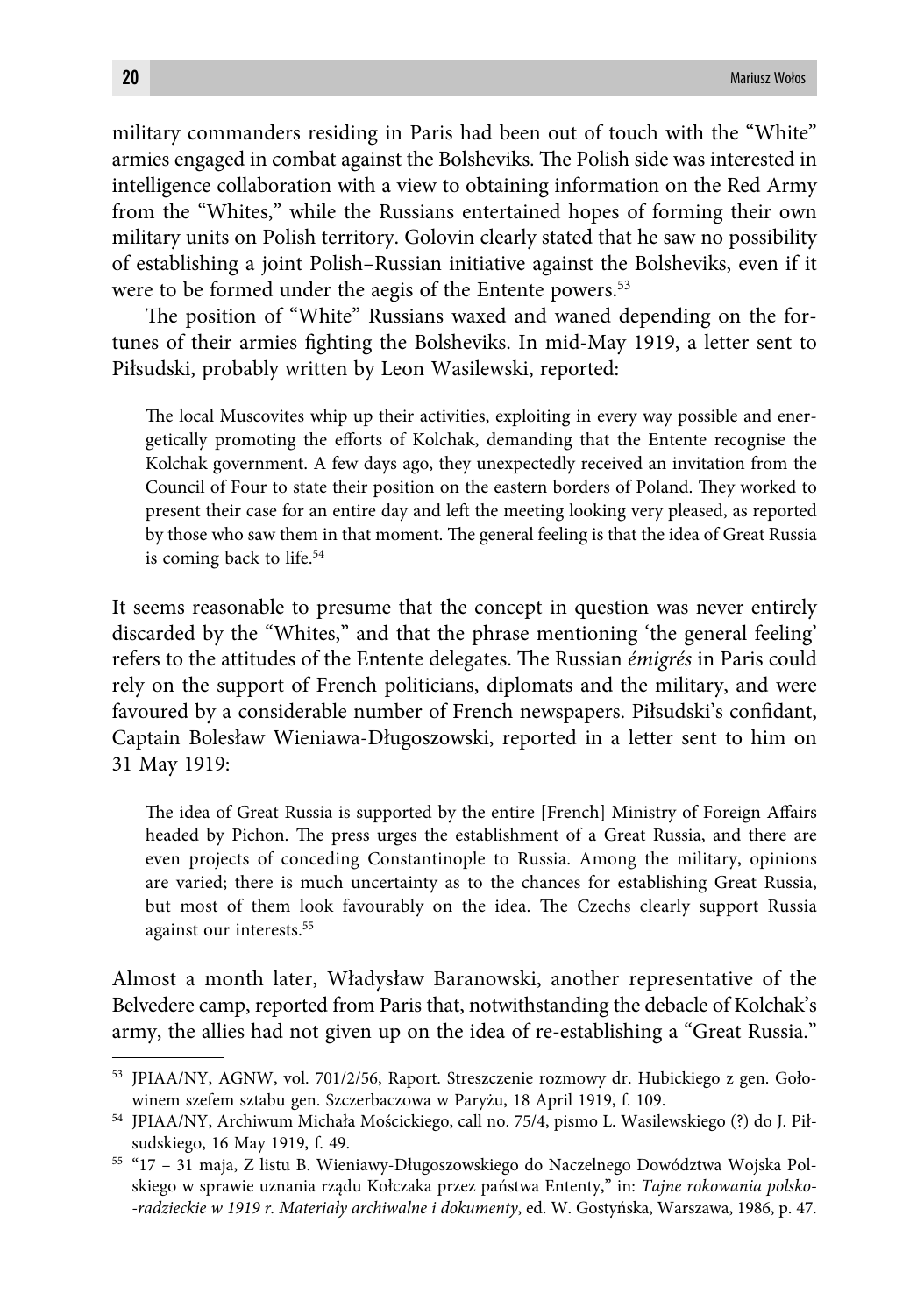As for its implementation, it was the British who were most actively involved, while the French provided "White" Russians with "inspiration" and "theoretical background."56

The talks with the "Whites" continued. Contrary to the suggestions found in the memoirs of Kazimierz Dłuski, the surviving documents provide no evidence that the burden of Polish–Russian negotiations was carried by Dmowski and Wielowieyski, who allegedly "had breakfasts and lunches with the Muscovites."57 Incidentally, the "Moscophilia of Dmowski, Piltz, Potocki and the like" was reported to Piłsudski by Leon Wasilewski.<sup>58</sup> In late May 1919, Maklakov conversed in Paris with Władysław Skrzyński, deputy minister of foreign affairs, and proposed that with a view to establishing amicable relations between the two countries, the extent of the undisputedly Polish and Russian territories should be immediately delineated. According to research carried out by Adolf Juzwenko, the National Democracy delegates to the National Polish Committee were in favour of this proposal and wished to meet the Russian expectations. They argued that this was necessary to avoid the impression that Poland was intent on taking advantage of Russia's plight, insisting that Poland should simply seek benefit from the favourable but certainly temporary turn of events in a Russia mired in revolution and torn apart by civil war. For instance, Wielowieyski reminded Skrzyński of the "deep-seated hatred" that was on the rise with regard to Poland's relationship with the "White" Russians, as well as of the possibility that these favourable circumstances would come to an end once the Bolsheviks had been defeated: this would force Poland to negotiate not with political exiles or contenders, but with representatives of a member state of the Entente supported by other victorious powers. Even Piłsudski considered the possibility of entering into talks with the Russians on the conditions proposed by Maklakov, but decided to defer doing so due to the rapidly changing circumstances. The matter lost its relevance when Maklakov's position was snubbed by the highly influential delegates of "White" Russia, including by General Anton Denikin,<sup>59</sup> who was evidently of the opinion that Poland's eastern border should run along the boundary of Congress Poland. I concur with the statement of Andrzej Nowak, who argues that Piłsudski did not want to compromise with "White, neo-imperialist Russia" and become subservient to its dictates instead of imposing his own.<sup>60</sup> That the "White" Russia did not envisage resignation from determining the future Polish–Russian border is

<sup>56</sup> JPIAA/NY, Archiwum Michała Mościckiego, call no. 75/4, W. Baranowski, Notatki zagraniczne, 25 June 1919, f. 143.

<sup>57</sup> K. Dłuski, *Wspomnienia z Paryża od 4 I do 10 VII 1919 roku*, Warszawa, 1920, p. 37.

<sup>58 &</sup>quot;33 – pismo L. Wasilewskiego do J. Piłsudskiego, 12 czerwca, list członka Delegacji Polskiej na Konferencję Pokojową do Naczelnika Państwa [?] o przebiegu obrad," in: *Polskie Dokumenty Dyplomatyczne 1919 czerwiec – grudzień*, ed. S. Dębski, Warszawa, 2019, p. 55.

<sup>59</sup> A. Juzwenko, op. cit., pp. 168–169.

<sup>60</sup> A. Nowak, op. cit., pp. 288–289.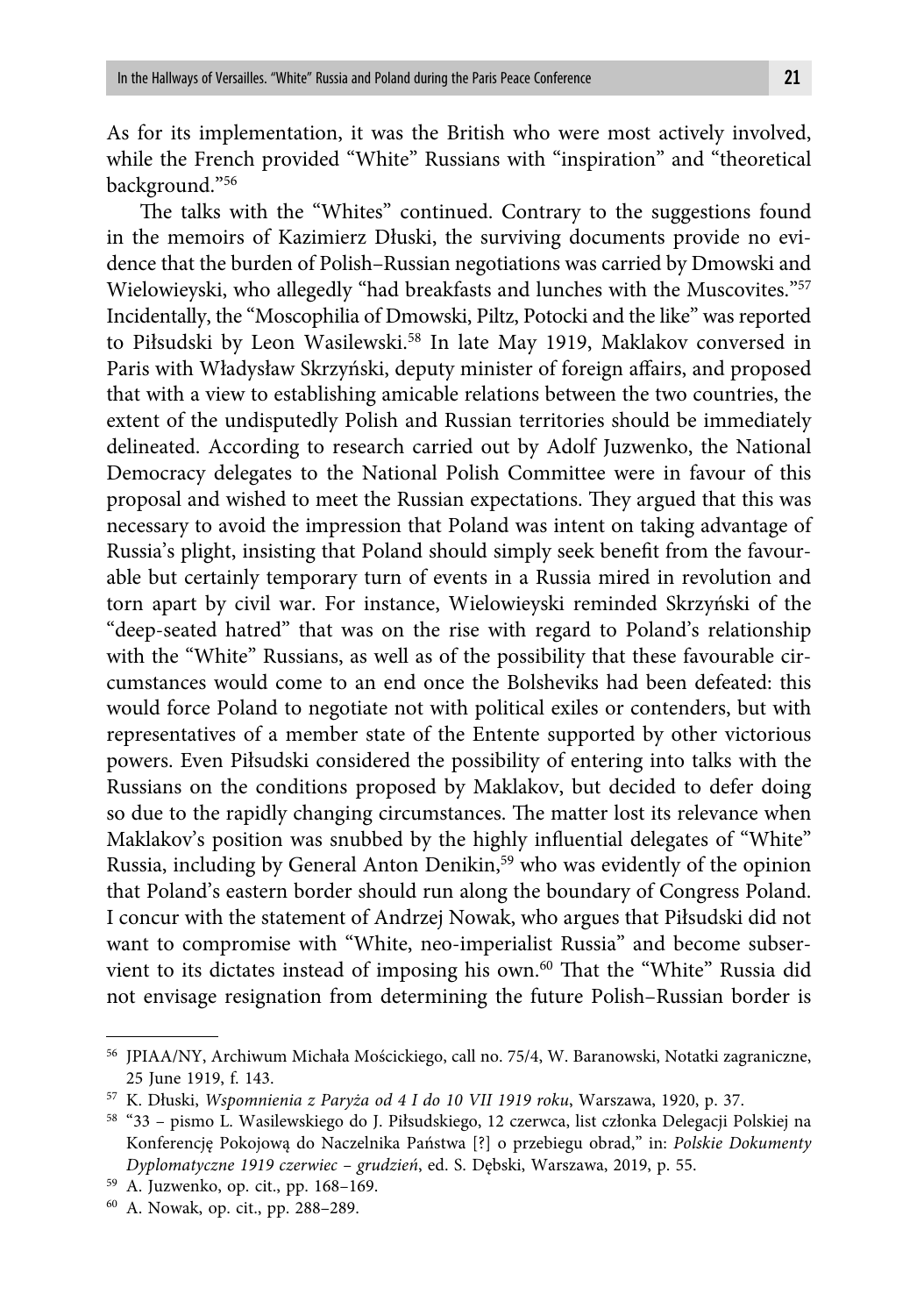evident from the events that took place in the final stage of the Peace Conference. On 26 May 1919, the Supreme Council of the Principal Allied and Associated Powers sent a missive to Admiral Kolchak, stating that his government would be recognised only once the indicated conditions, including the acknowledgement of Poland's right to independence, had been fulfilled.<sup>61</sup> In a reply given on 4 June, the Russian Supreme Ruler acquiesced to the establishment of an independent and united Polish state "as a natural and just consequence of the Great War." In doing so, he referred to the respective decree of the Provisional Government issued in March 1917 and sustained its declarations on the matter. At the same time, however, Kolchak expressly stated that the demarcation of the Polish–Russian border should be postponed until a legislative assembly had been convened.<sup>62</sup> This position was in line with the earlier declarations of the Russian Political Council, although the reply of the Russian admiral made no explicit reference to the territory of Congress Poland, nor did it mention "ethnic Poland." The attitude of Russia's Supreme Ruler could not fail to influence the wording of the final version of the peace treaty signed just three and a half weeks later in Versailles. Kolchak was not going to grant any territorial concessions to Poland, even if the Polish military would aid the "Whites" against the Red Army.<sup>63</sup>

Yet another relevant issue deserves mention. Piłsudski's envoys to Paris firmly protested against the idea of sending to Poland about 100,000 Russian prisoners of war detained in the territories of the Central Powers so as to deploy them in combat against the Red Army. Captain Wieniawa-Długoszowski, who stayed in Paris in May 1919, reported on this to Piłsudski:

As regards the Russian prisoners of war, there are, in fact, two issues: the first is the intention to send back to Russia 500,000 POWs who are still detained in Germany. The Mission Interalliée in Berlin intended to transit some of them through Poland. This idea was opposed by General [Paul] Henrys, who believed these men would directly swell the ranks of the Bolshevik army. At any rate, he protested against moving them through Poland and the Polish–Bolshevik front. The other issue is the volunteer army composed of about 100,000 Russian prisoners of war to be used against the Bolsheviks on the Polish front. In all of my conversations with individuals competent in these matters, I firmly protested against this idea, arguing that those soldiers, having a volatile sense of loyalty, would behave like the Czechs drafted into the Austrian army if they were to be sent against the Bolsheviks. At the same time, I have been trying to determine the authenticity of the other issue, considering that in spite of the fact that I heard of it from two

<sup>61 &</sup>quot;16 – 26 maja, depesza Rady Najwyższej Konferencji Pokojowej w Paryżu do admirała A. Kołaczaka w sprawie warunków uznania jego rządu," in: *Tajne rokowania polsko-radzieckie*…, pp. 44–47.

<sup>62</sup> Ibid., pp. 47–50; П. Зырянов, *Адмирал Колчак верховный правитель России*, Москва, 2009, pp. 466–467 (source of quotes); В.А. Зубачевский, op. cit., p. 111.

<sup>63</sup> For more on this, see "Polska w świetle postanowień rządu omskiego," ed. A. Kamiński, in: *Studia z Najnowszych Dziejów Powszechnych*, 3, 1963, pp. 211–228.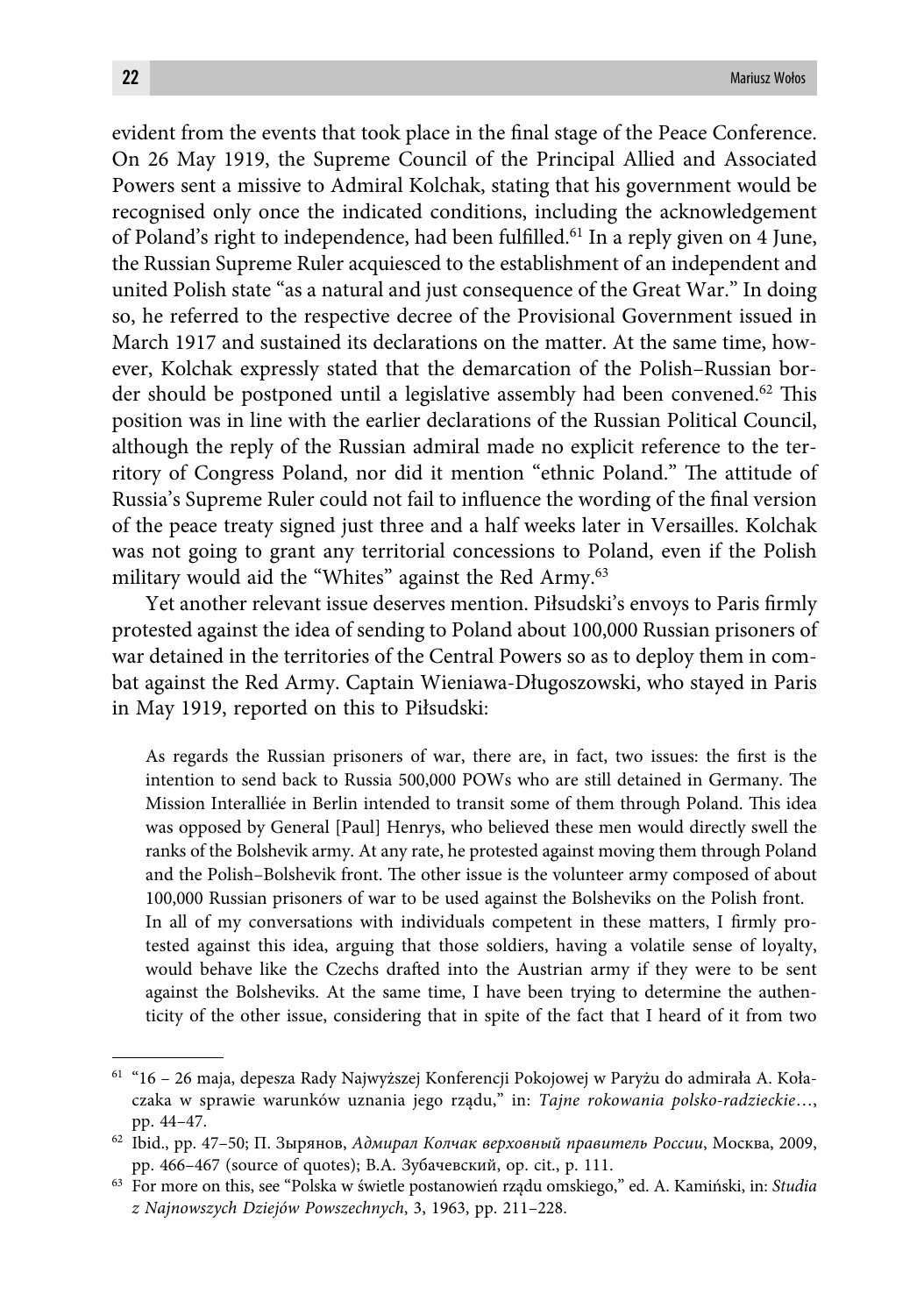sources, it may be a mere fraudulent explanation of the first issue (i.e. the re-evacuation of the prisoners).64

It is debatable whether the much-exaggerated argument about the behaviour of Czech soldiers convinced the Entente representatives, in particular the French, who supported Czechoslovakia. This is even less likely if we consider that the Entente leaders were well aware of the involvement of the Czech Legion in Russia. The idea of forming anti-Bolshevik troops by drafting Russian POWs was eventually discarded, which was to Piłsudski's advantage, as it prevented the unwanted situation whereby Russian troops, whose intentions were not necessarily aligned with Poland's interest, would traverse Polish territories, presumably without his supervision.

As for the threats that the restoration of Russia posed to the nascent post-war order, there survives a study on the subject, written in Paris the day after the Treaty of Versailles was signed and dealing specifically with the objectives of Polish diplomacy in this new international context. The authors of the document considered three scenarios for the restoration of non-Bolshevik Russia: (a) a socialist Russia (i.e. the vision pursued by the radicals under the leadership of the prime minister of the former Provisional Government, Alexander Kerensky); (b) a democratic Russia (i.e. the presumable objective of the Kolchak government and the Russian Political Conference); and (c) a federative and decentralised Russia, granting a fair degree of autonomy to the provinces inhabited by non-Russian populations. The prospect of a socialist Russia was considered inexorably disadvantageous, as it would "lean towards Bolshevik ideology, without its atrocity, but pursuing its social programme in full. Having a border with socialist Russia would always be dangerous, as it would be like the hotbed of an infectious disease." A similar position was taken towards the vision of a democratic Russia that would most probably be ruled by the constitutional democrats, the best organised political party. Their leadership, however, would presumably strive to "establish a progressive and liberal Russia but heavily centralised, having little regard for the needs and aspirations of other nations." The document illustrated those inconsiderate attitudes by pointing out that after the February Revolution the Kadets were disinclined to concede independence to Finland, but looked with favour on the idea of having Constantinople incorporated into Russia. As a consequence, the federative variant presented the only tolerable prospect of neighbouring with a non-Bolshevik Russia. Despite the tangle of disputed issues, the document emphasised the necessity of maintaining good relationships between reborn Poland and a non-Bolshevik Russia. There were at least two reasons for this. First, there were concerns about an anti-Polish

<sup>64</sup> Российский государственный военный архив, Москва, ф. 483к: Политические организации Польши периода первой мировой войны/Polskie organizacje polityczne z okresu I wojny światowej 1914–1918, ф. 483к, оп. 6, д. 5, pismo B. Wieniawy-Długoszowskiego do J. Piłsudskiego, 12 May 1919, f. 15.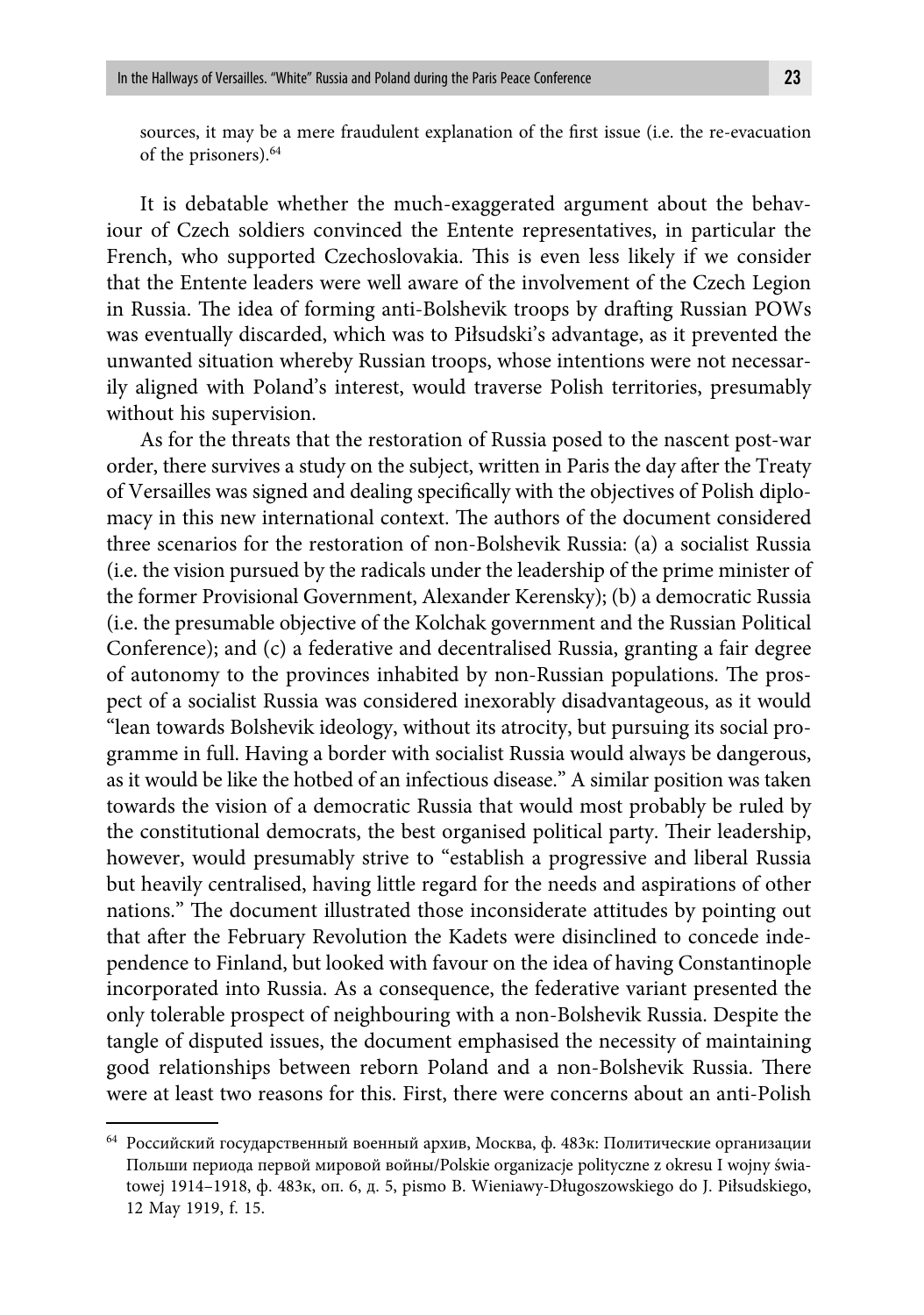alliance between the two large neighbours, Russia and Germany, as "battles with them will continue even in peacetime." Second, there were Poland's aspirations that could be satisfied only in the eastern borderlands, where the Poles had played an important role as the "colonising force" prior to the Great War. Proof of this still vividly remembered activity of the Poles as "cultural colonists" of the Russian Empire was their considerable position in administration, transport, industry and trade that proved difficult to topple in spite of the repressive policies that were aimed against them. The conclusion stated:

Despite all these necessities, needs and advantages, the task of Polish diplomacy in Russia will be very difficult, because it is hard to imagine that the character of the Russian nation and of their state, whose greatness depended on conquering and oppressing other nations, could drastically change and that the ingrained instinctive rapaciousness that we know from history could be gone forever. Therefore, extreme caution in dealing with Russia is highly recommended.<sup>65</sup>

These statements did not match the conclusions formulated by an unnamed associ-ate of the Omsk government who wrote a classified note on the political trends in Western Europe. With reference to the Peace Conference, he bitterly complained:

Russia has no friends abroad on whose magnanimous support she could rely in crisis. Everyone, friend and foe alike, sees our fatherland as an opportunity to increase their wealth. Our orientation and politics should be purely Russian.<sup>66</sup>

Notably, the Polish document cited above entirely refrained from considering the prospects of Polish–Soviet relations or the tasks of Polish diplomacy in a Russia permanently dominated by the Bolsheviks. This is very telling, because it confirms the conviction, shared by many Polish but also European political elites, that the rule of Lenin and his commissars would be short-lived and that the Bolsheviks would soon be defeated by the "Whites" and their allies. Few, if any, in Paris and Warsaw realised that the dealings of Polish diplomacy with Bolshevik Russia would be not at all easier, but much more difficult compared to the scenarios outlined in the document. The menace posed by communist ideology in its Bolshevik guise was not yet understood. Konstantin Nabokov, a representative of the Omsk Government in London and the scion of an eminent Russian family, was certainly right when drafting a note, a month before signing the Treaty of Versailles, concerning the causes of the naive attitude of the Entente leaders, particularly of the US president Woodrow Wilson, towards the Bolsheviks:

<sup>65</sup> SPIM, Ambasada RP w Londynie, call no. A.12.48/1, Kilka myśli na temat o zadaniach dyplomacji polskiej, 29 June 1919, ff. 1-15 (used for quotations in the entire paragraph).

<sup>66</sup> Cited from С.В. Листиков, op. cit., p. 165.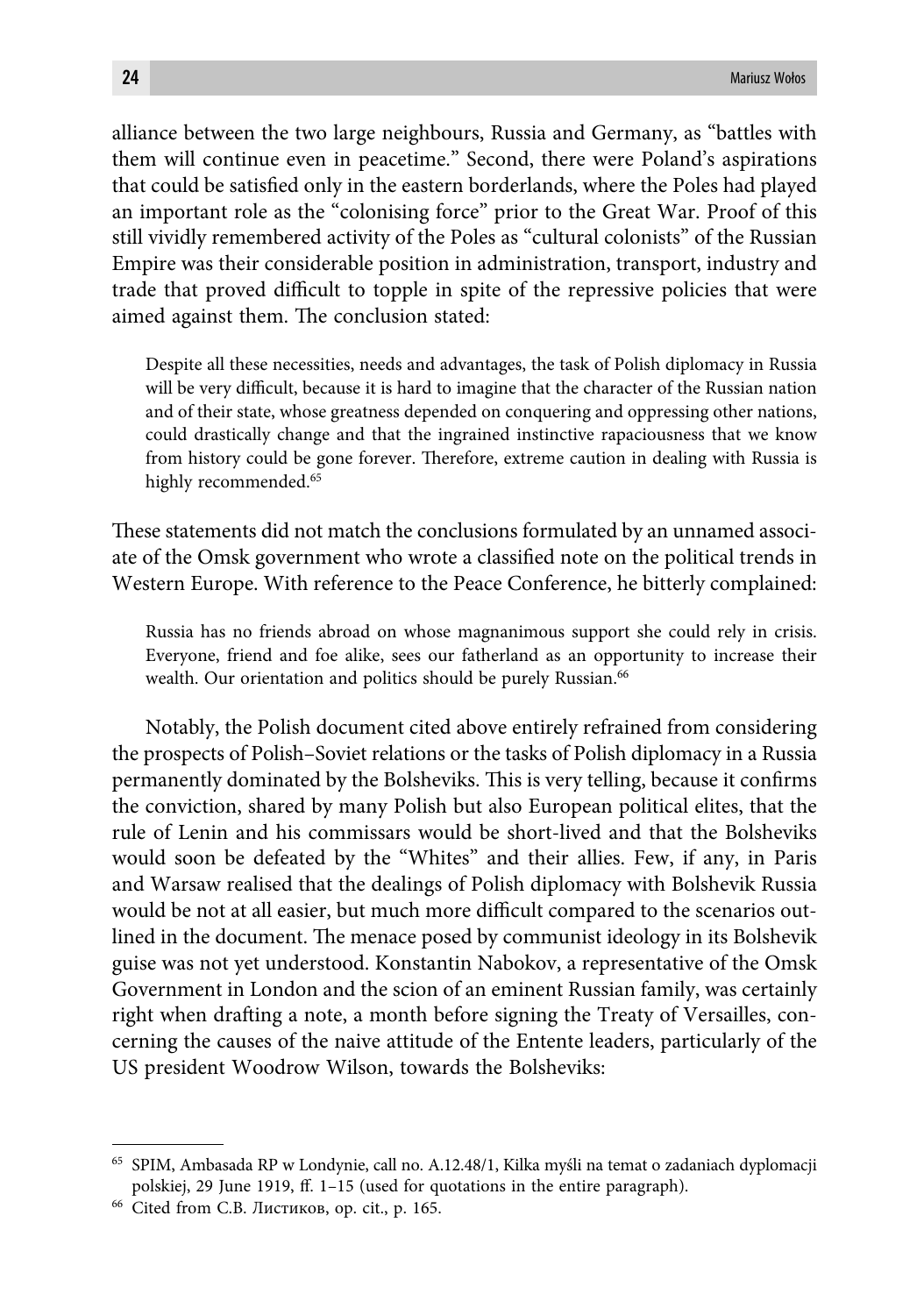Whether this policy is dictated by the dumb doctrinaires who cannot tell Bolshevism from the principles of 'original democracy' espoused by Wilson, or whether this is the undercover work of the financial elites, who are ill-disposed to the restoration of a strong Russia and teem around Wilson, I dare not speculate.<sup>67</sup>

During the early months of Poland's independence, the scale of the danger posed by Bolshevik Russia, not only for Russia itself but also for the other countries exhausted by the war, was by and large ignored. A very interesting study entitled "Bolshevism and the Polish Question" received by the General Aide-Corps of the Commander-in-Chief in February 1919 complained about the fairly widespread misapprehension of the issue that was usually written off as "the work of a group of Jewish thugs." The document's author (or authors) firmly advised against such attitudes and pointed out not only the allure of the communist ideals but also the expansionist character of the Bolsheviks. The conclusion stated:

Bolshevism is a movement of prime importance and, for this reason, poses extreme danger to the Polish question. Were this a gang of thugs, a Jewish clique, we could manage them on their own, or even, prior to that, Russia itself would have stopped them in their tracks. But this is not the case, which shows the gravity of the situation. […]

The present moment and our present situation is contingent on two equally important issues: the social balance of power in Poland and the political position of our country, the question of its borders, the relations with its neighbours and with the victorious allies. Connected to these issues is a third one, which touches upon the very essence of our independence; namely, whether we will be in control of our own life or yield to external circumstances.<sup>68</sup>

The awareness of the Bolshevik threat was to emerge only gradually in later months, especially in response to the turning points of the Polish–Bolshevik war, dawning upon the increasingly wider social circles in Poland, though not necessarily in Paris, London and Washington.

<sup>67 &</sup>quot;21 maja, Z pisma przedstawiciela rządu omskiego w Londynie K. Nabokowa do admirała A. Kołczaka w sprawie stanowiska państw Ententy do jego rządu," in: *Tajne rokowania polsko- -radzieckie…*, pp. 42–43 (source of the quote). For more on this, see. К.Д. Набоков, Испытания дипломата, Стокгольм, 1921, pp. 249–279.

<sup>68</sup> JPIAA/NY, AGNW, vol. 701/2/15, Bolszewizm a sprawa polska, między 15 stycznia a 1 lutego 1919, ff . 105–116. On the essence of Bolshevik ideology, see A. Ulam, *Lenin and the Bolsheviks: the intellectual and political history of the triumph of communism in Russia,* London, 1975; id., *The Bolsheviks: the intellectual and political history of the triumph of communism in Russia,* Cambridge Mass.-London, 1998; R. Pipes, *The Russian Revolution, 1899-1919*, London, 1990; id., *Russia under the Bolshevik Regime 1919–1924*, New York, 1995.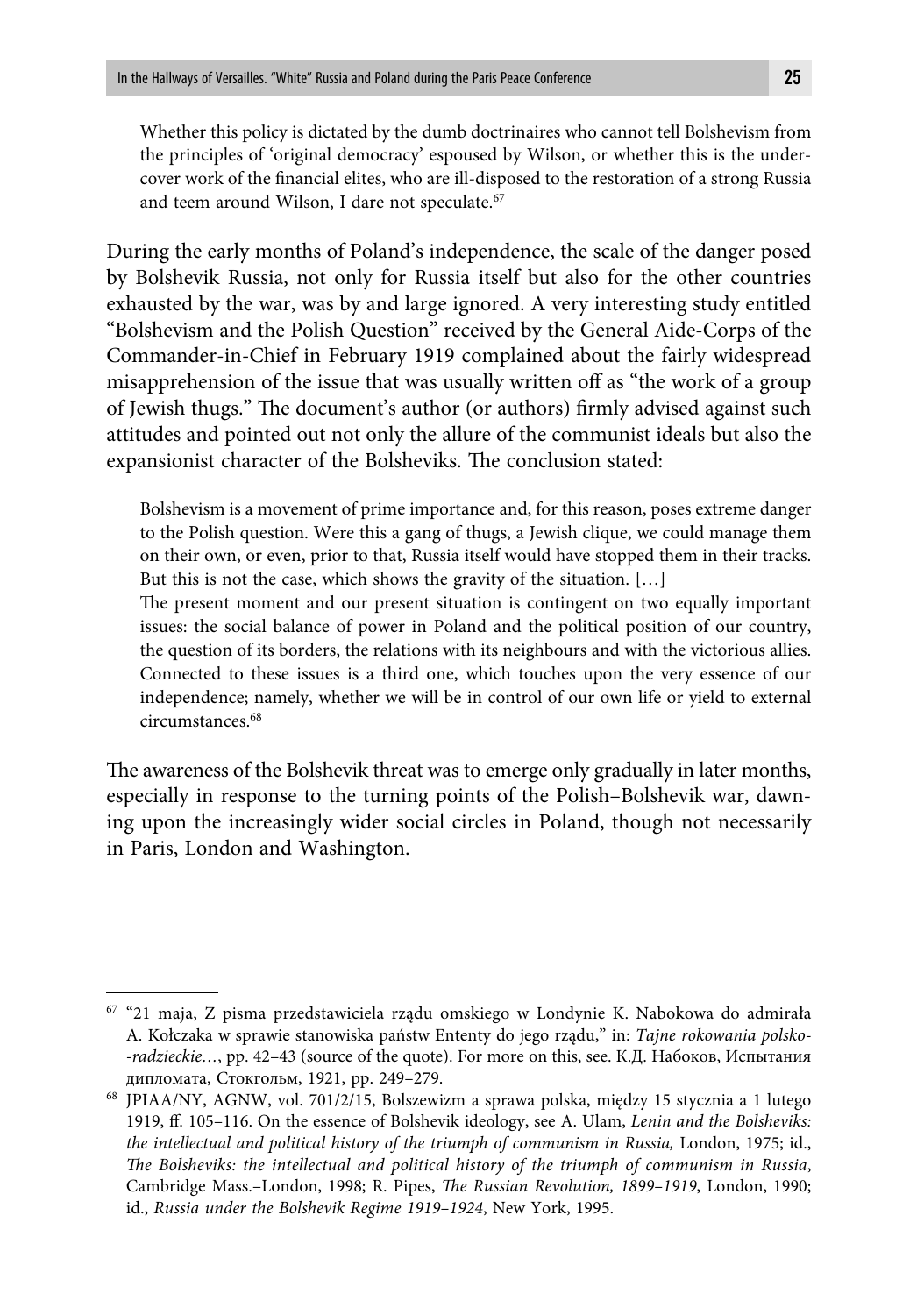# **Conclusions**

In the first half of 1919, a Polish–Russian *entente cordiale* was not possible.<sup>69</sup> The common Bolshevik enemy, whose capabilities were largely underestimated at the time, was not enough to hold it together. The tangle of the more and less recent historical factors, the difference in political ideas and, particularly, the territorial disputes proved to be intractable. A succinct, apposite (but slightly exaggerated) comment on the issue was made by Jerzy Giedroyc, who wrote in a letter to Wacław Lednicki almost thirty years after the Peace Conference ended:

I am afraid that those good-natured Great Russian imperialists will not learn from anything or anyone. Nevertheless, we must overcome the methods of the National Democrats on the one hand and of the Kadets on the other to sweet talk one another when in plain sight and slyly tout the ideas of Poland extending to the Urals, or of Russia to Berlin.<sup>70</sup>

The letter makes it evident that over the decades that followed the Paris Peace Conference none of these "methods" was entirely abandoned: living in exile and fully aware of the horrors produced by Bolshevik ideology that became even more appalling under Stalin, Polish–Russian relations continued to be a struggle.

As a matter of fact, as regards their territorial claims and the demarcation of the Polish–Russian border, the "White" Russians stuck to the principles established in the final years of the Tsardom, when attempts were being made to resolve the issue of Poland's autonomy.<sup>71</sup> The aforementioned proposal of Maklakov, even considering its explicitly declared temporary character, was the odd one out: other "White" Russian power centres shared roughly the same attitude to the delineation of the prospective Polish–Russian border, which they insisted should run along the eastern border of the former Kingdom of Poland with only minor deviations.<sup>72</sup> The Russians also considered incorporating Eastern Galicia and Subcarpathian Rus into their unified, post-revolutionary state. This had far-reaching consequences and was not without influence on the final wording of the peace treaty. Article 87 of the treaty includes the following clause concerning the eastern fringes of the Polish state:

<sup>69</sup> I refer to the title of Wacław Lednicki's article, "Rosyjsko-polska entente cordiale. (Jej początki i fundamenty 1903–1905)," *Zeszyty Historyczne*, 10, 1966, pp. 7–142.

<sup>70 &</sup>quot;7 stycznia 1948, list J. Giedroycia do W. Lednickiego," in: *"Mam na Pana nowy zamach…". Wybór korespondencji Jerzego Giedroycia z historykami i świadkami historii 1946–2000*, vol. 2, ed. S.M. Nowinowski, R. Stobiecki et al., Łódź–Paryż, 2019, p. 300.

<sup>71</sup> M. Wołos, "Rosja wobec Aktu 5 listopada 1916 roku," in: *Akt 5 listopada 1916 roku i jego konsekwencje dla Polski i Europy*, ed. J. Kłaczkow, K. Kania, Z. Girzyński, Toruń, 2016, pp. 365–382.

<sup>72</sup> J. Wiśniewski, "Kwestia białoruska i wschodnia granica Polski w polityce rządu syberyjskiego admirała Aleksandra Kołczaka w latach 1918–1920," *Białoruskie Zeszyty Historyczne,* 40, 2013, pp. 109–132.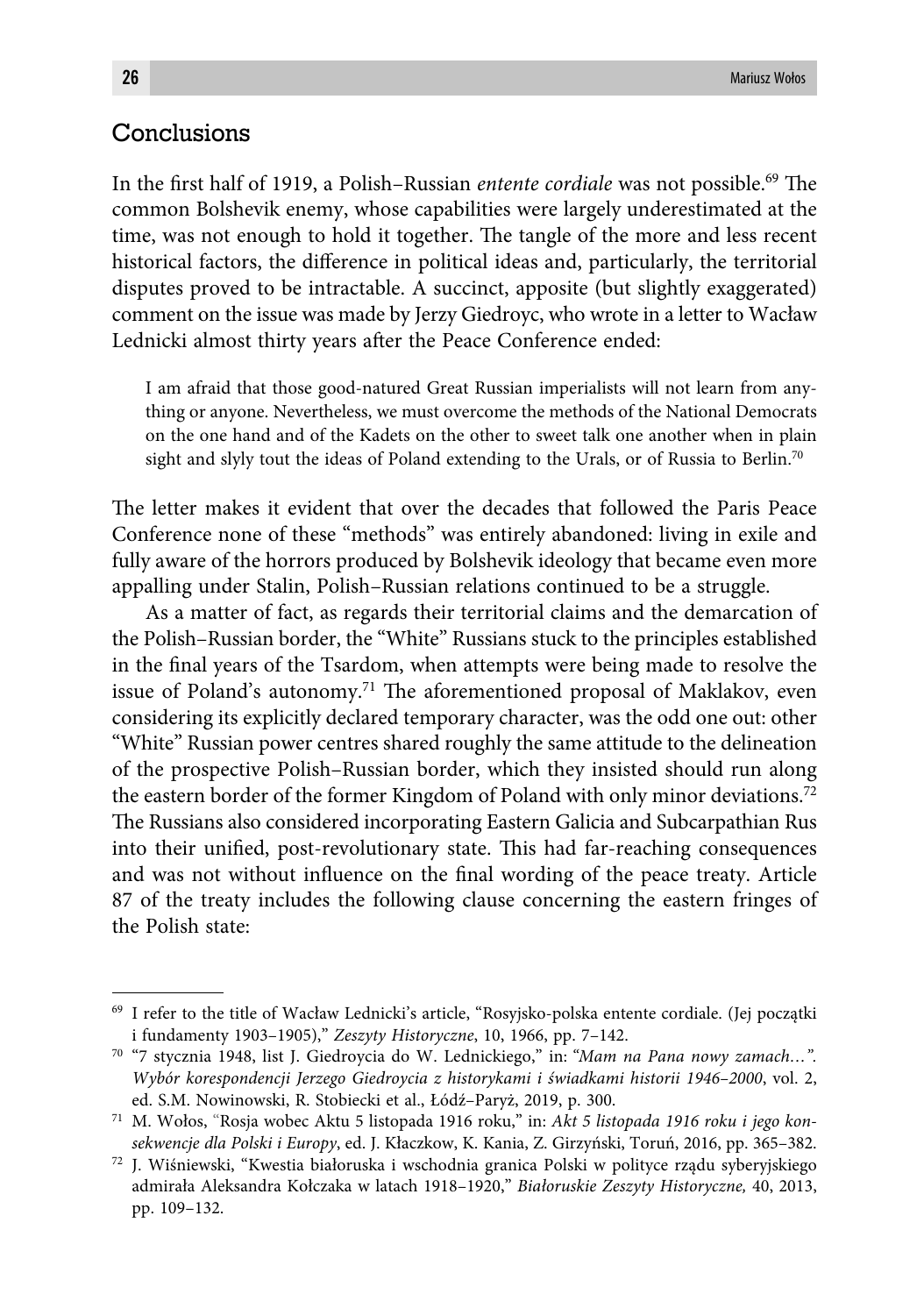The boundaries of Poland not laid down in the present Treaty will be subsequently determined by the Principal Allied and Associated Powers.73

This provision can be regarded as testimony to the unfailing hopes of the political elites of the victorious powers that a non-Bolshevik Russia could be restored; specifically, it referred to the proposals that had many times been advanced by the "Whites." It can also be viewed in still another way (i.e. as a result of the efforts carried out by representatives of the political and diplomatic circles of both the Tsarist regime and of the Provisional Government of post-revolutionary Russia). It should be added that Maklakov and others, even though they represented a de facto non-existent state, maintained their influence and continued to be officially received by high-ranking representatives of the Entente as Russia's diplomatic envoys.74 General Denikin wrote, not without reason, that solving the issue of Poland's eastern border during the Paris Peace Conference without the participation of Russia would present "an insurmountable difficulty."<sup>75</sup> Obviously, the difficulty affected primarily the victorious powers. That particular element of the post-war European order was settled only with the Treaty of Riga signed in March 1921 by Poland on the one hand, and Soviet Russia and Soviet Ukraine on the other.<sup>76</sup> This course of events was not, however, to the liking of both "White" Russians and the Western powers who delayed recognising Poland's eastern borders for two more years, until March 1923, when the belief that a non-Bolshevik Russia could be restored became a sign of delusional rather than fact-based thinking.<sup>77</sup>

One might consider yet another issue, although this one can certainly be taken as alternative history: what would Poland's eastern border look like had the delegates of the Russian Empire or of Russia's democratic Provisional Government been admitted to the negotiating table of the Peace Conference as representatives of a victorious power, on par with other members of the Entente? There can be no doubt that the powers would draw the border according to Russia's wishes, given that the views of an ally whose blood was spilt in the war against the Central Powers could not be ignored. In other words, the border would be identical or

<sup>73 &</sup>quot;28 czerwca 1919, Wersal, Traktat pokojowy z Niemcami (tzw. wersalski), ważniejsze postanowienia – dok. 29," in: S. Sierpowski, *Źródła do historii powszechnej okresu międzywojennego*, vol. 1: *1917–1926*, Poznań, 1989, p. 111.

<sup>74</sup> For example: *Documents Diplomatiques Français 1921*, vol. 1: *(16 janvier – 30 juin)*, Bruxelles– Bern–Berlin–Frankfurt am Main–New York–Oxford–Wien, 2004, 9 March, cable of E. Peretti de la Rocca to Ph. Berthelot, pp. 297–298.

<sup>75</sup> А. Деникин, *Путь русского офицера*, Москва, 2012, p. 604.

<sup>&</sup>lt;sup>76</sup> J. Borzęcki J., *The Soviet-Polish Peace of 1921 and the Creation of Interwar Europe*, New Haven– London, 2008; *Traktat ryski 1921 roku po 75 latach*, ed. M. Wojciechowski, Toruń, 1998; *Zapomniany pokój. Traktat ryski. Interpretacje i kontrowersje 90 lat później*, ed. S. Dębski, Warszawa, 2013.

<sup>77</sup> P. Wandycz, *Aleksander Skrzyński minister spraw zagranicznych II Rzeczypospolitej*, Warszawa, 2006, pp. 71–81.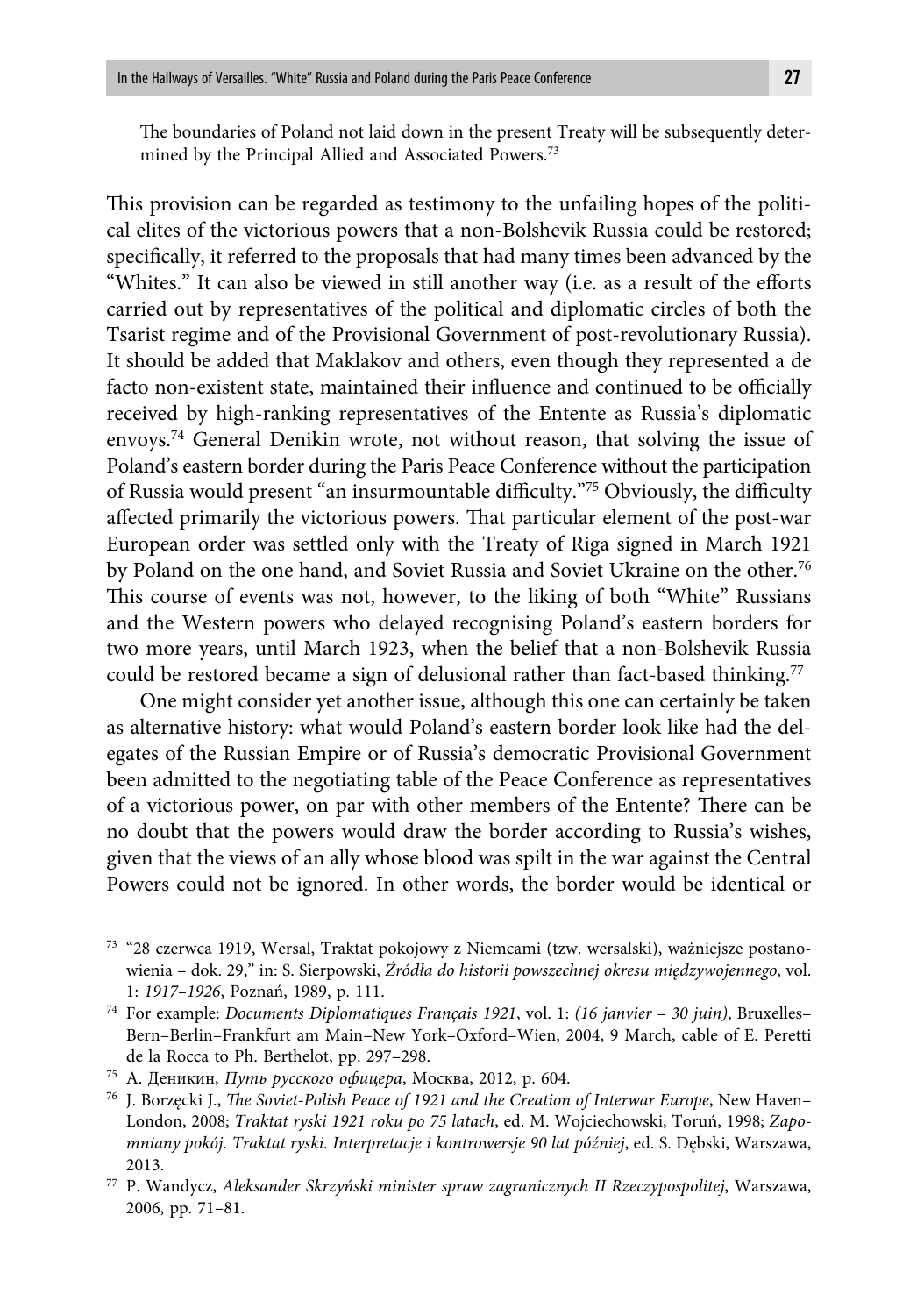almost identical to the border of the former Kingdom of Poland, perhaps with adjustments in the Mariampol, Sokółka and Bielsk counties, as once proposed by Milukov. The Chełm region would remain with Russia, and Eastern Galicia would hang in the balance for a short while only, ultimately falling to allied Russia. This is tellingly confirmed by the famous so-called Curzon Line that was proposed in the resolution of 8 December 1919, signed by Clemenceau as the chairman of the Peace Conference, later modified on the orders of the British prime minister Lloyd George and sent to Moscow on 11 July 1920 by the British foreign secretary, Lord George Nathaniel Curzon. In that document, the line that was later (and not without reason) named after the British diplomat was extended southwards – without notifying the Poles or even the French – and ran west of Rawa Ruska, east of Przemyśl, and further south towards the Carpathians. As a result, Lviv and the whole of Eastern Galicia was carelessly abandoned to be taken over by the Bolsheviks.78 It remains doubtful whether a Poland limited to the Curzon Line in the east and to the border with Germany as established in the Treaty of Versailles in the west would have been capable of retaining its say in international affairs or even its independence.

#### Abstract

The contacts that Poles and "White" Russians established in 1918 indicated that finding an agreement based on their common dislike of the Bolsheviks would be very difficult. The basic condition of the compromise emphasised by the Russians was the Polish agreement setting the future border separating their countries in accordance with the eastern border of the Kingdom of Poland, which, before the First World War, was part of the Russian Empire. The Russian side eventually agreed to slight deviations from this line. "White" Russia's politicians and diplomats were interested in incorporating Eastern Galicia (together with Lviv) into their country, which they treated as "perennial Russian" land. Thus, many Poles living in Vilnius, Lviv and Eastern Galicia, as well as in the region around Białystok, would have had to remain outside of Poland if the Polish delegates had yielded to their "White" Russian colleagues, with whom they also had political differences. Until the end of World War I, "White" Russians had counted on the help of the Central Powers in overthrowing the Bolshevik regime. At the time, the Poles fought against Germany and Austria-Hungary, regardless of whether they were supporters of Józef Piłsudski or Roman Dmowski. During the Paris Peace Conference, the Polish delegation talked primarily to the representatives of the Russian Political Conference in Paris (in Russian: Русское политическое совещание в Париже), which brought together representatives of various anti-Bolshevik forces. The Russians were interested in forming "White" Russian troops in Poland to fight against the Red Army, which Poles treated with great caution, because they were afraid Warsaw would not have control over these troops. The Polish side was strongly opposed to the formation in Poland of units composed of former Russian prisoners of war in the Central Powers, fearing that they would move to the Bolshevik side. In general, politically and militarily supporting "White" Russia was not in line with the Polish

<sup>78</sup> A. Nowak, *Pierwsza zdrada Zachodu. 1920 – zapomniany appeasement*, Kraków, 2015, pp. 144– 158; *Советско-польские отношения в 1918–1945 гг. Сборник документов в четырех томах*, vol. 1: *1918–1926*, ed. М.М. Наринский, А.В. Мальгин, Москва, 2017, pp. 90–151.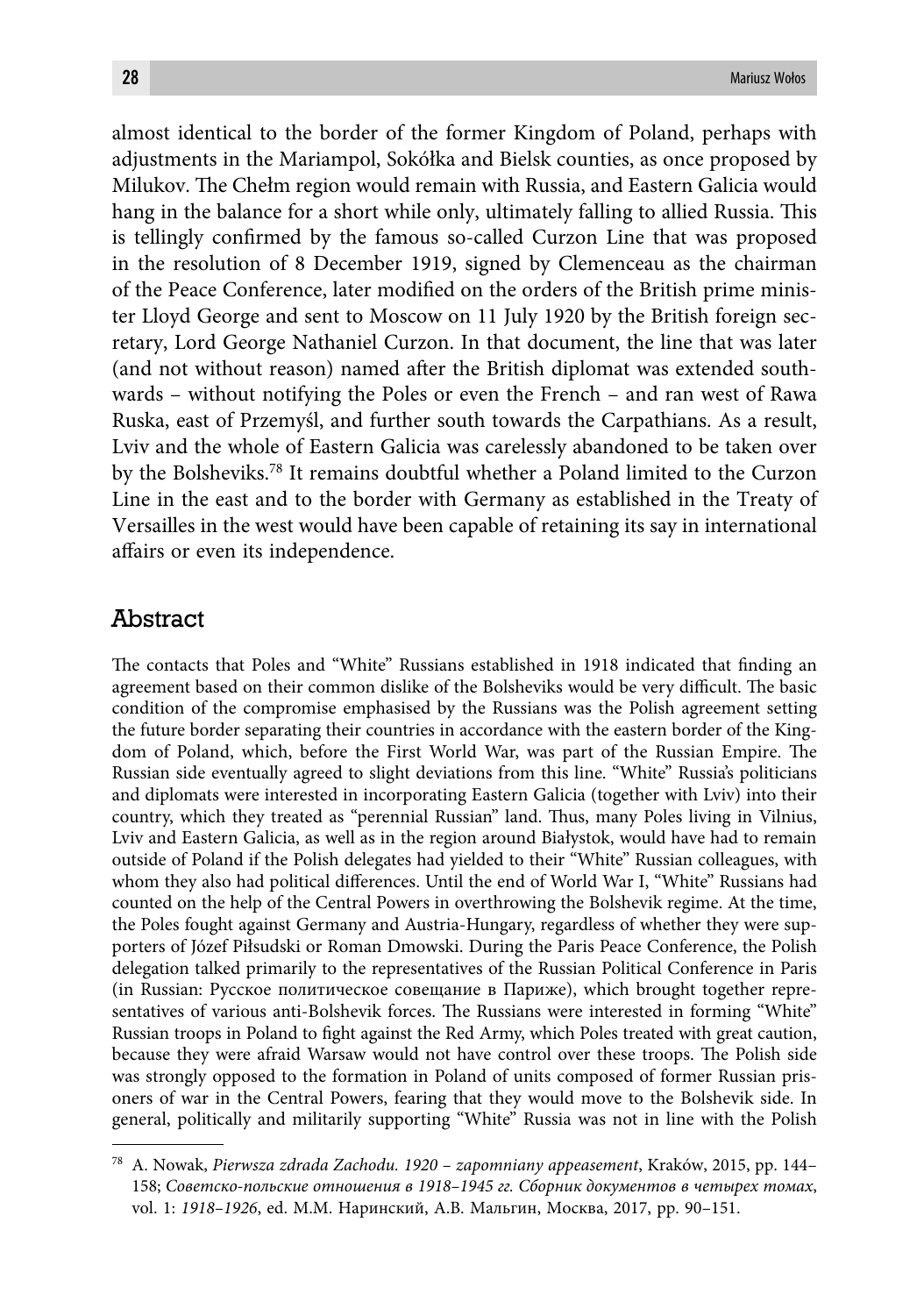raison d'état. In the case of a "White" Russian victory over the Bolsheviks, the future of the Polish border would be sealed, as the Entente powers would have likely supported their former ally and agreed to the eastern border of the former Kingdom of Poland. After all, the infamous Curzon Line was determined in December 1919 and extended in the south to the Carpathians without the knowledge and consent of the Poles in July 1920. It remains doubtful whether a Poland limited to the Curzon Line in the east and to the pre-war western border would have been able to remain a real political subject or to consolidate its existence altogether.

#### Sources and secondary literature

#### Archival records

The Józef Piłsudski Institute of America Archive, New York Adiutantura Generalna Naczelnego Wodza Archiwum Michała Mościckiego Archiwum ambasadora Michała Sokolnickiego

The Archive of the Władysław Sikorski Polish Institute and Museum, London Ambasada RP w Londynie Ministerstwo Spraw Zagranicznych

Государственный архив Российской Федерации, Москва ф. 5866: Русский Эвакуационный Комитет (РЭК). Варшава Российский государственный военный архив, Москва ф. 483к: Политические организации Польши периода первой мировой войны/Polskie organizacje polityczne z okresu I wojny światowej 1914–1918

#### Source editions

*Considérations sur les frontières orientales de la Pologne et la paix en Europe*, Paris, 1919.

- *Documents Diplomatiques Français 1921*, vol. 1: *(16 janvier 30 juin)*, Bruxelles–Bern–Berlin– Frankfurt am Main–New York–Oxford–Wien, 2004.
- *"Mam na Pana nowy zamach…". Wybór korespondencji Jerzego Giedroycia z historykami i świadkami historii 1946–2000*, vol. 2, ed. S.M. Nowinowski, R. Stobiecki et al., Łódź–Paryż, 2019.
- "Polska w świetle postanowień rządu omskiego," ed. A. Kamiński, in: *Studia z Najnowszych Dziejów Powszechnych*, 3, 1963, pp. 211–228.
- *Polskie Dokumenty Dyplomatyczne 1919 styczeń maj*, ed. S. Dębski, Warszawa, 2016.

*Polskie Dokumenty Dyplomatyczne 1919 czerwiec – grudzień*, ed. S. Dębski, Warszawa, 2019.

- Sierpowski S., *Źródła do historii powszechnej okresu międzywojennego*, vol. 1: *1917–1926*, Poznań, 1989.
- *Tajne rokowania polsko-radzieckie w 1919 r. Materiały archiwalne i dokumenty*, ed. W. Gostyńska, Warszawa, 1986.
- *Политическая история русской эмиграции 1920–1940 гг. Документы и материа*лы, ed. А.Ф. Киселев, Москва, 1999.
- *Советско-польские отношения в 1918–1945 гг. Сборник документов в четырех томах*, vol. 1: *1918–1926*, ed. М.М. Наринский, А.В. Мальгин, Москва, 2017.
- *Чему свидетели мы были… Переписка бывших царских дипломатов 1934–1940. Сборник документов в двух книгах*, vol. 2: *1938–1940*, Москва, 1998.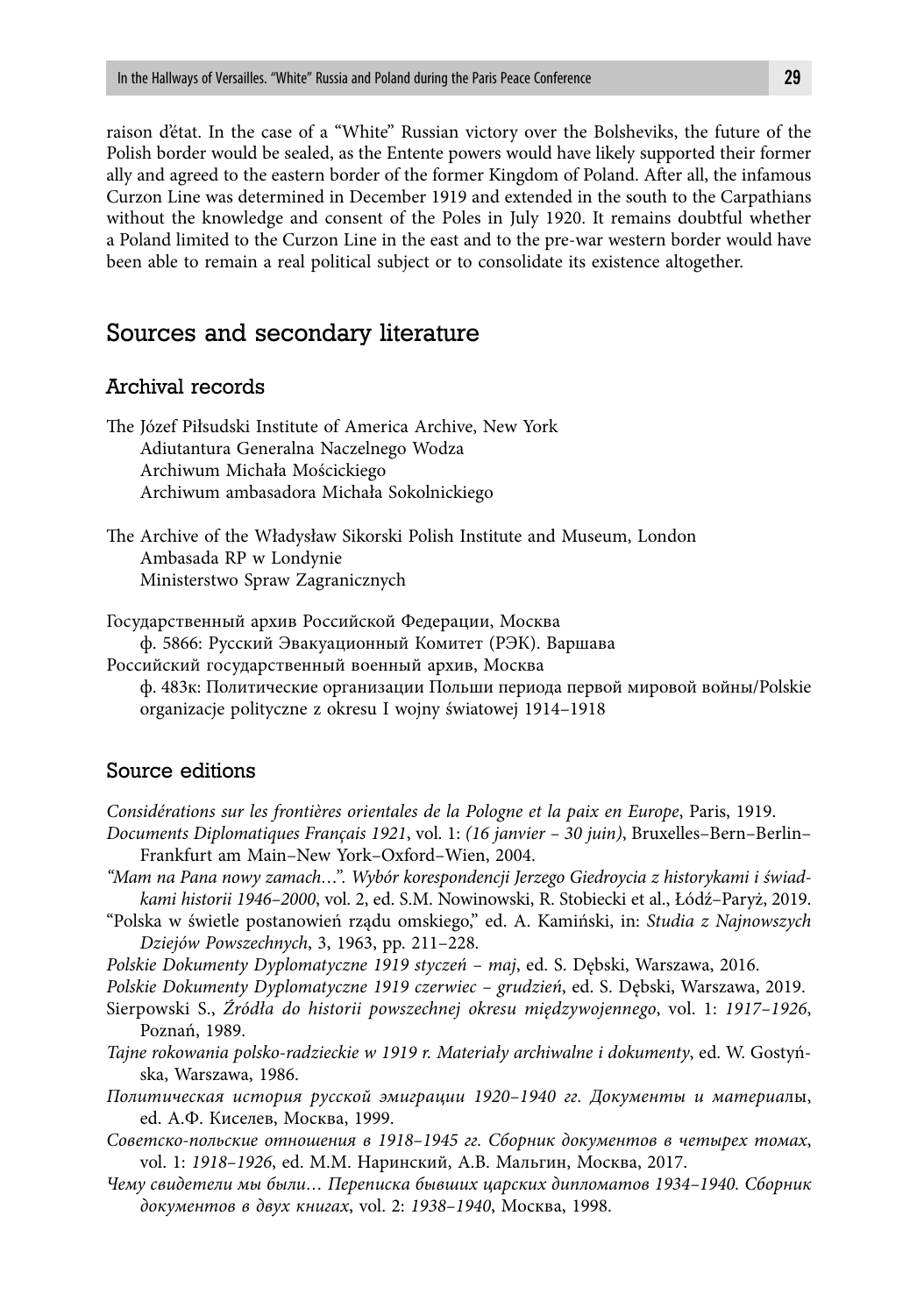#### Memoirs, diaries, essays

- Dłuski K., *Wspomnienia z Paryża od 4 I do 10 VII 1919 roku*, Warszawa, 1920.
- Dmowski R., *Polityka polska i odbudowanie państwa*, vol. 2, ed. T. Wituch, Warszawa, 1988.
- Romer E., *Pamiętnik paryski (1918–1919)*, ed. A. Garlicki, R. Świętek, Wrocław–Warszawa– Kraków–Gdańsk–Łódź, 1989.
- Wędziagolski K., *Pamiętniki. Wojna i rewolucja. Kontrrewolucja. Bolszewicki przewrót. Warszawski epilog*, ed. G. Eberhardt, Warszawa, 2007.
- Деникин А., *Путь русского офицера*, Москва, 2012.
- Набоков К.Д., *Испытания дипломата*, Стокгольм, 1921.
- Трубецкой Г.Н., *Годы смут и надежд, 1917–1919*, Монреаль, 1981.

#### Secondary literature

- Borzecki J., *The Soviet-Polish Peace of 1921 and the Creation of Interwar Europe*, New Haven– London, 2008.
- Engelstein L., *Russia in Flames: War, Revolution, Civil War 1914–1921*, Oxford, 2018.
- Juzwenko A., *Polska a "biała" Rosja (od XI 1918 do IV 1920)*, Wrocław–Warszawa–Kraków– Gdańsk, 1973.
- Kargol A., *Strug. Miarą wszystkiego jest człowiek. Biografi a polityczna*, Warszawa–Kraków, 2016. Kloc K., *Michał Sokolnicki (1880–1967). Piłsudczyk – historyk – dyplomata*, Kraków, 2018.
- Lednicki W., "Rosyjsko-polska entente cordiale. (Jej początki i fundamenty 1903–1905)," *Zeszyty Historyczne*, 10, 1966, pp. 7–142.
- Łossowski P., "Kwestia narodowa w rewolucji i wojnie domowej w Rosji," *Kwartalnik Historyczny*, 1967, 3, pp. 569–596.
- Rauchensteiner M., *Der Erste Weltkrieg und das Ende der Habsburgermonarchie*, Wien–Köln– Weimar, 2013.
- Nowak A., *Pierwsza zdrada Zachodu. 1920 zapomniany appeasement*, Kraków, 2015.
- Nowak A., *Polska i trzy Rosje. Studium polityki wschodniej Józefa Piłsudskiego (do kwietnia 1920 roku)*, 3rd ed., Kraków, 2015.
- Soutou G.-H., *La grande illusion. Quand la France perdait la paix 1914–1920*, Paris, 2015.
- *Traktat ryski 1921 roku po 75 latach*, ed. M. Wojciechowski, Toruń, 1998.
- Ulam A., *Lenin and the Bolsheviks: the intellectual and political history of the triumph of communism in Russia,* London, 1975.
- Ulam A., *The Bolsheviks: the intellectual and political history of the triumph of communism in Russia*, Cambridge Mass.–London, 1998.
- Pipes R., *The Russian Revolution, 1899-1919*, London, 1990.
- Pipes R., *Russia under the Bolshevik Regime 1919–1924*, New York, 1995.
- Wandycz P., *Aleksander Skrzyński minister spraw zagranicznych II Rzeczypospolitej*, Warszawa, 2006.
- Wiśniewski J., "Kwestia białoruska i wschodnia granica Polski w polityce rządu syberyjskiego admirała Aleksandra Kołczaka w latach 1918–1920," *Białoruskie Zeszyty Historyczne*, 40, 2013, pp. 109–132.
- Wojna R., *W ogniu rosyjskiej wojny wewnętrznej 1918–1920*, Warszawa, 1975.
- Wołos M., "Dyplomacja sowiecka a paryska konferencja pokojowa (zarys problematyki)," in: *Polska przywrócona – z perspektywy zagranicy 1918–1921. (W setną rocznicę Traktatu Wersalskiego)*, ed. P. Kołakowski, T. Katafiasz [in press].
- Wołos M., "Rosja wobec Aktu 5 listopada 1916 roku," in: *Akt 5 listopada 1916 roku i jego konsekwencje dla Polski i Europy*, ed. J. Kłaczkow, K. Kania, Z. Girzyński, Toruń, 2016, pp. 365–382.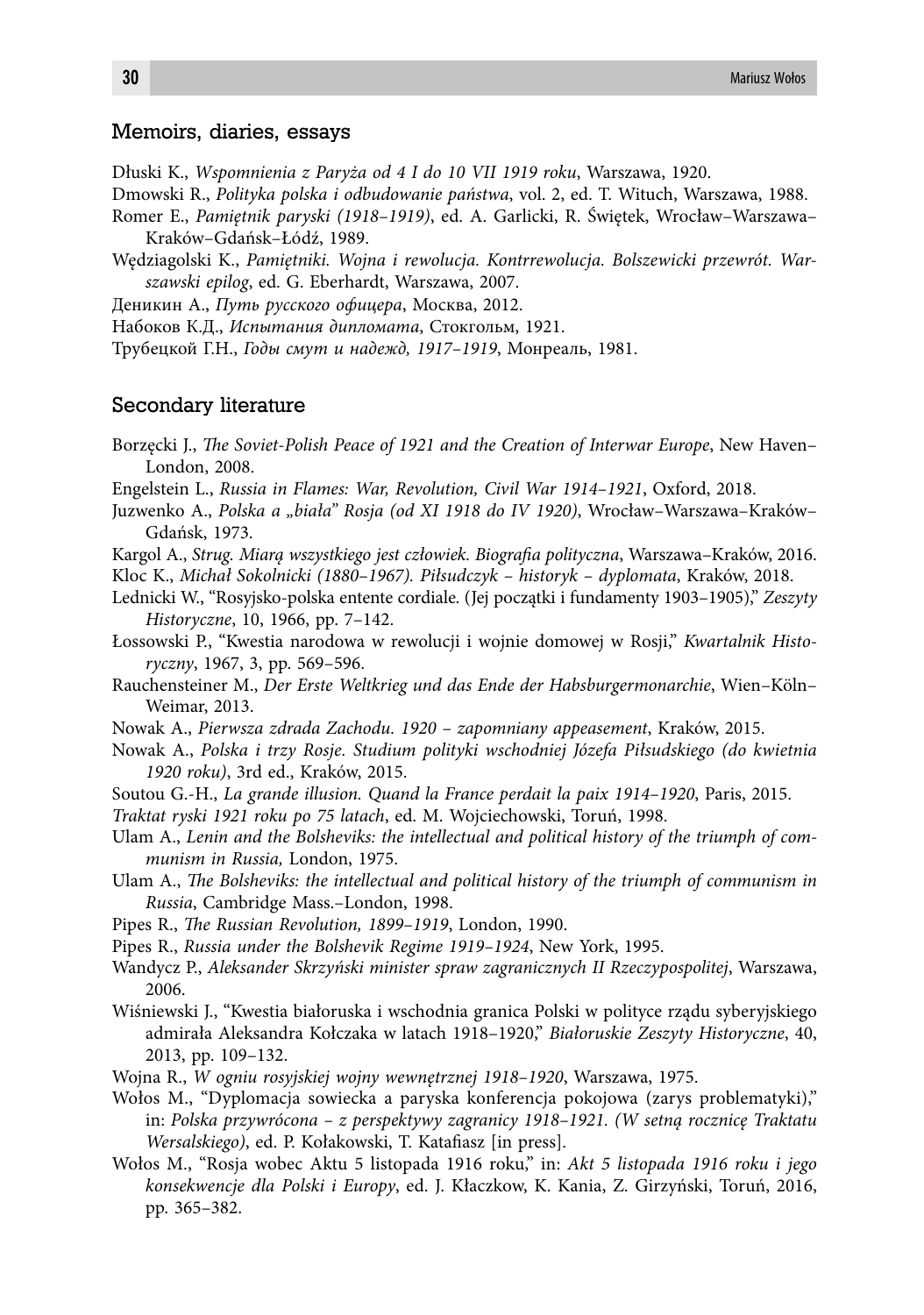- Wołos M., "'W straży przedniej'. Żołnierska droga Andrzeja Struga, do niepodległej Polski," in: *Andrzej Strug. Dzieło i czasy. Materiały z konferencji naukowej w Warszawie 6–7 grudnia 2012 roku*, ed. A. Kargol, Warszawa, 2014. pp. 61–97.
- *Zapomniany pokój. Traktat ryski. Interpretacje i kontrowersje 90 lat później*, ed. S. Dębski, Warszawa, 2013.
- Айрапетов О.Р., *Участие Российской империи в Первой мировой войне. 1914*, Москва, 2014.

Айрапетов О.Р., *Участие Российской империи в Первой мировой войне. 1915*, Москва, 2014.

- Антохина Е.А., Канищева Н.И., Николаев А.Б., "Родичев Федор Измайлович," in: *Государстенная Дума Российской империи 1906–1917. Энциклопедия*, ed. В.В. Шелохаев, Москва, 2008, pp. 526–528.
- Быстрова Н.Е., *«Русский вопрос» в 1917 начале 1920 г.: Советская Россия и великие державы*, Москва–Санкт-Петербург, 2016.
- Голостенов М.Е., "Демидов Игорь Платонович," in: *Политические партии России, конец XIX — первая треть XX века: Энциклопедия*, Москва, 1996, p. 181.
- Гуларян А.Б., "М.А. Стахович: политические взгляды и общественная деятельность", *Российская история*, 2012, no. 2, pp. 184–192.
- Думова Н.Г., *Либерал в России: трагедия несовместимости. Исторический портрет П.Н. Милюкова*, Москва, 1993.
- Зубачевский В.А., *Политика России в Центрально-Восточной Европе (первая треть ХХ века): геополитический аспект*, Москва, 2019.
- Зырянов П., *Адмирал Колчак верховный правитель России*, Москва, 2009.
- Листиков С.В., "Белые дипломаты о 'русской политике' западных держав," in: *Версальско-Вашингтонская международно-правовая система: зарождение, развитие, кризис, 1919*–*1939 гг.*, ed. Е.Ю. Сергеев, Москва, 2011, pp. 153–168.
- Минаков А.С. , "Общественно-политическая деятельность М.А. Стаховича," in: *Научное наследие А. Г. Кузьмина и отечественная история. Материалы Всероссийской научной конференции*, Рязань, 2009, pp. 231–243.
- Николаев А.Б., "Демидов Игорь Платонович," in: *Государстенная Дума Российской империи 1906–1917. Энциклопедия*, ed. В.В. Шелохаев, Москва, 2008, pp. 158–159.
- *П.Н. Милюков: историк, политик, дипломат: Материалы международной научной конференции*, *Москва, 26–27 мая 1999 г.*, Москва, 2000.
- Поздняков К.В., *Исторические и политические взгляды П.Н. Милюкова (1876–1943)*, Иркутск, 1998.
- Пученков А.С., *Национальная политика генерала Деникина (весна 1918 весна 1920 г.)*, Москва, 2016.
- *Русское зарубежье. Золотая книга эмиграции. Первая треть XX века. Энциклопедический биографический словарь*, Москва, 1997.
- Сергеев Е.Ю., *Большевики и Англичане. Советско-британские отношения, 1918–1924 гг: от интервенции к признанию*, Санкт-Петербург, 2019.
- Цветков В.Ж., *Белое дело в России. 1919 г. (Формирование и эволюция политических структур Белого движения в России)*, Москва, 2009.

Чернявский Г., Дубова Л., *Милюков*, Москва, 2015.

Mariusz Wołos, prof. dr hab., professor at the Institute of History and Archival Research of the Pedagogical University of Kraków and the Tadeusz Manteuffel Institute of History of the Polish Academy of Sciences in Warsaw. Between 2007 and 2011, he was Director of the Research Centre of the Polish Academy of Sciences in Moscow and a Permanent Representative of the Polish Academy of Sciences to the Russian Academy of Sciences. He was Vice-Rector for Research of the Pedagogical University in Kraków for the 2016–2020 term of office. His